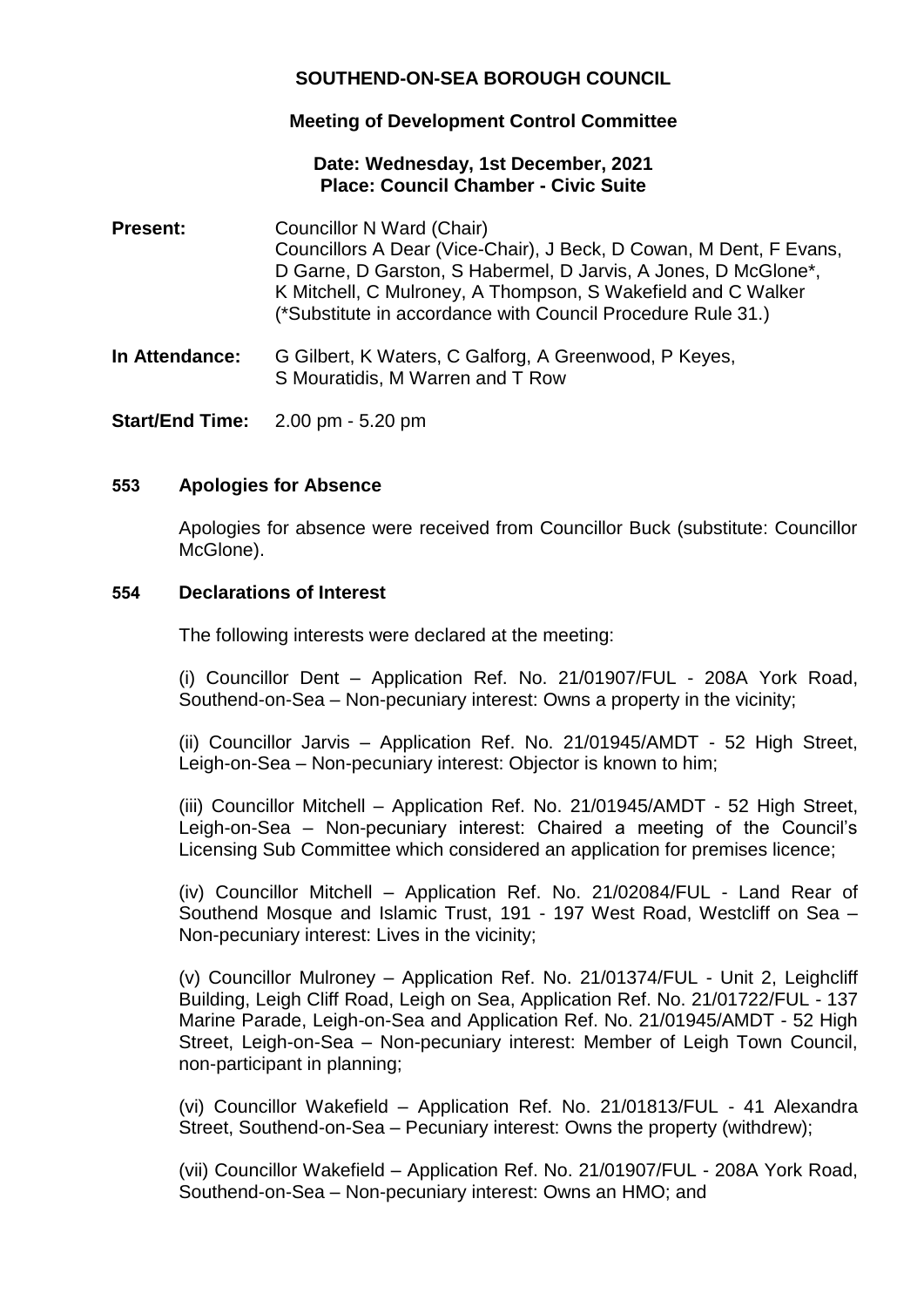(viii) All Councillors present – Application Ref. No. 21/01813/FUL - 41 Alexandra Street, Southend-on-Sea – Non-pecuniary interest: Applicant is a fellow Councillor and member of the Committee.

## **555 Minutes of the Meeting held on Wednesday 6th October 2021**

Resolved:-

That the Minutes of the Meeting held on Wednesday  $6<sup>th</sup>$  October 2021 be received, confirmed as a correct record and signed.

#### **556 Supplementary Report**

The Committee received and noted a supplementary report by the Deputy Chief Executive and Executive Director (Growth and Housing) that provided additional information on the items referred to elsewhere on the Agenda.

## **557 21/01374/FUL - Unit 2, Leighcliff Building, Leigh Cliff Road, Leigh on Sea (Leigh Ward) Proposal: Change of Use from storage unit (Class B8) to personal training studio (Class E) (retrospective) Applicant: Mrs Strickland of Renegade Fitness & Strength Ltd Agent: Mr Fardell of More Space Architecture Ltd**

Resolved:-

That planning permission be GRANTED subject to the following conditions:

01. The development shall be retained in accordance with the following approved plans: 200; 201; 202.

Reason: To ensure that the development is in accordance with the provisions of the Development Plan.

02. The use hereby approved shall not be open for customers outside the following hours: Monday – Saturday 07:00 - 21:00. There shall be no opening on Sundays, Bank or Public Holidays.

Reason: To protect the environment of people in neighbouring properties in accordance with the National Planning Policy Framework (2021), Policies KP2 and CP4 of the Southend-on-Sea Core Strategy (2007), Policies DM1 and DM3 of the Southend-on-Sea Development Management Document (2015).

03. There shall be no more than four people on site including staff and customers at any one time.

Reason: To protect the environment of people in neighbouring properties in accordance with the National Planning Policy Framework (2021), Policies KP2 and CP4 of the Southend-on-Sea Core Strategy (2007), Policies DM1 and DM3 of the Southend-on-Sea Development Management Document (2015).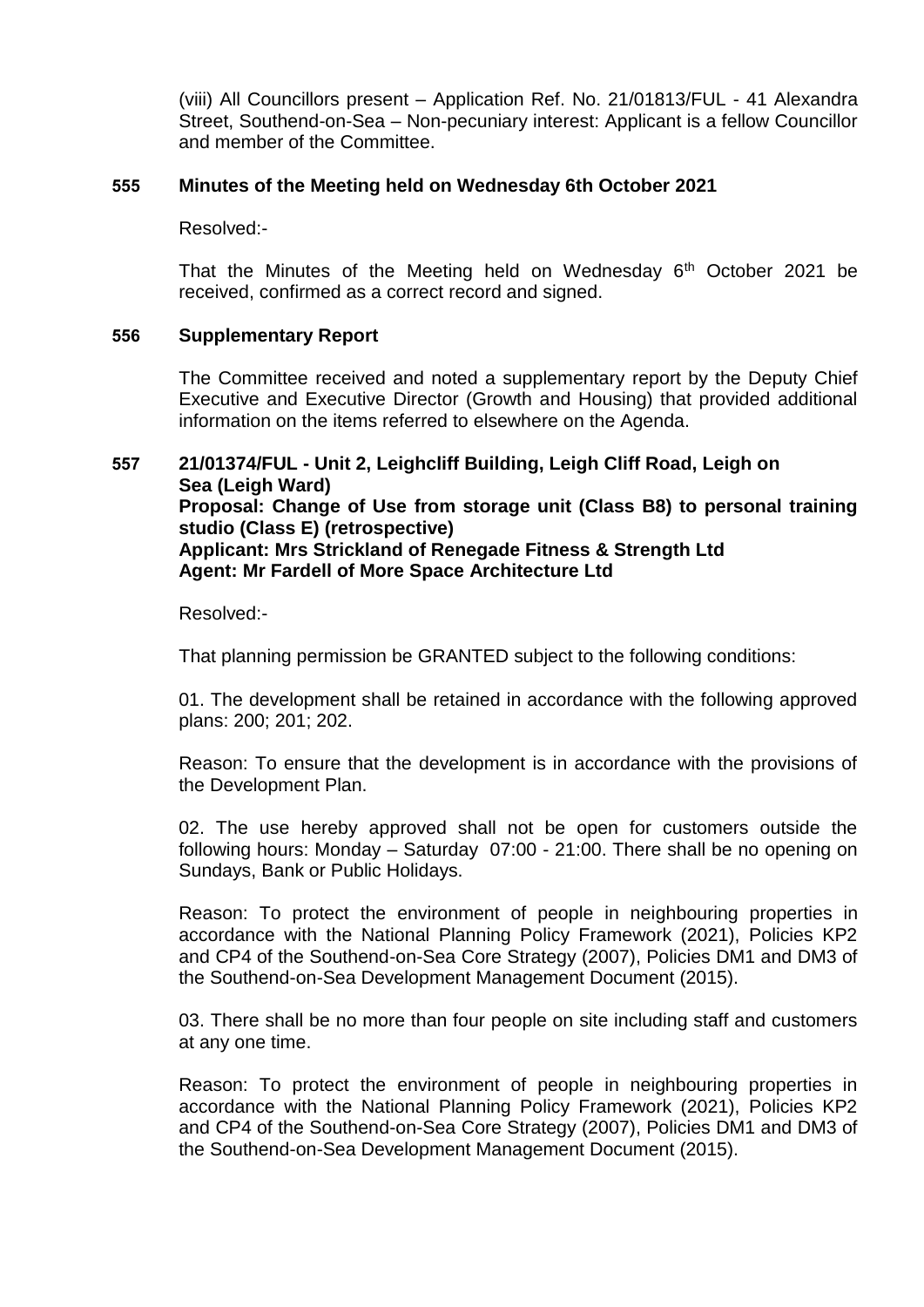04. Within three months of the date of this permission, mitigation measures set out within the findings and recommendations of the Technical letter of dB Consultation Limited dated 10 September 2021 shall be implemented at the site in full and thereafter be retained for the lifetime of the development. If the mitigation measures set out within the findings and recommendations of the Technical letter of dB Consultation Limited dated 10 September 2021 are not implemented within 3 months of the date of this permission the use of the site as a gym shall cease until they are implemented in full. No amplified music shall be played at the premises before 0800 hours, windows shall not be opened at the premises prior to 0800 hours and after 2000 hours, and no amplified speech shall be used at the site at any time.

Reason: To safeguard the amenities of the neighbouring properties in accordance with the National Planning Policy Framework (2021), Policies KP2 and CP4 of the Core Strategy, Policies DM1 and DM3 of the Southend-on-Sea Development Management Document (2015).

05. Prior to installation of any external air conditioning units or equipment, at the premises specifically subject of this permission, details of their specification, position and appearance and any noise and vibration mitigation measures to be used shall be submitted to and agreed in writing by the Local Planning Authority. The air conditioning units or equipment shall be implemented in accordance with the details approved under this condition before they are brought into use and shall be retained as such in perpetuity thereafter. The noise arising from any external air conditioning units or equipment shall be at least 10dB below the background noise level as measured at 1m from the façade of the nearest noise sensitive property.

Reason: In the interests of visual amenity and neighbour amenities further to the National Planning Policy Framework (2021), Policies KP2 and CP4 of the Core Strategy (2007), Policies DM1 and DM3 of the Southend-on-Sea Development Management Document (2015) and the Design and Townscape Guide (2009).

06. Within three months of the date of this permission, details of secure cycle storage internal to the unit, together with a timetable for its implementation, shall have been submitted in writing to the Local Planning Authority for agreement. The approved cycle storage arrangement shall be implemented at the site and made available for use by staff and/or customers within 1 month of the agreement being given by the Local Planning Authority and in accordance with the agreed details and shall be retained for the lifetime of the development thereafter. If secure cycle storage has not be implemented at the site in full accordance with details approved under this condition within 4 months of the date of this permission the use of the site as a gym shall cease until such times as cycle storage has been implemented at the site in full accordance with details approved under this condition.

Reason: In the interests of accessibility further to the National Planning Policy Framework (2021), Policies KP2, CP3 and CP4 of the Southend-on-Sea Core Strategy (2007), and Policy DM15 of the Southend-on-Sea Development Management Document (2015).

07. Within three months of the date of this permission, details of a waste management scheme, together with a timetable for its implementation, shall have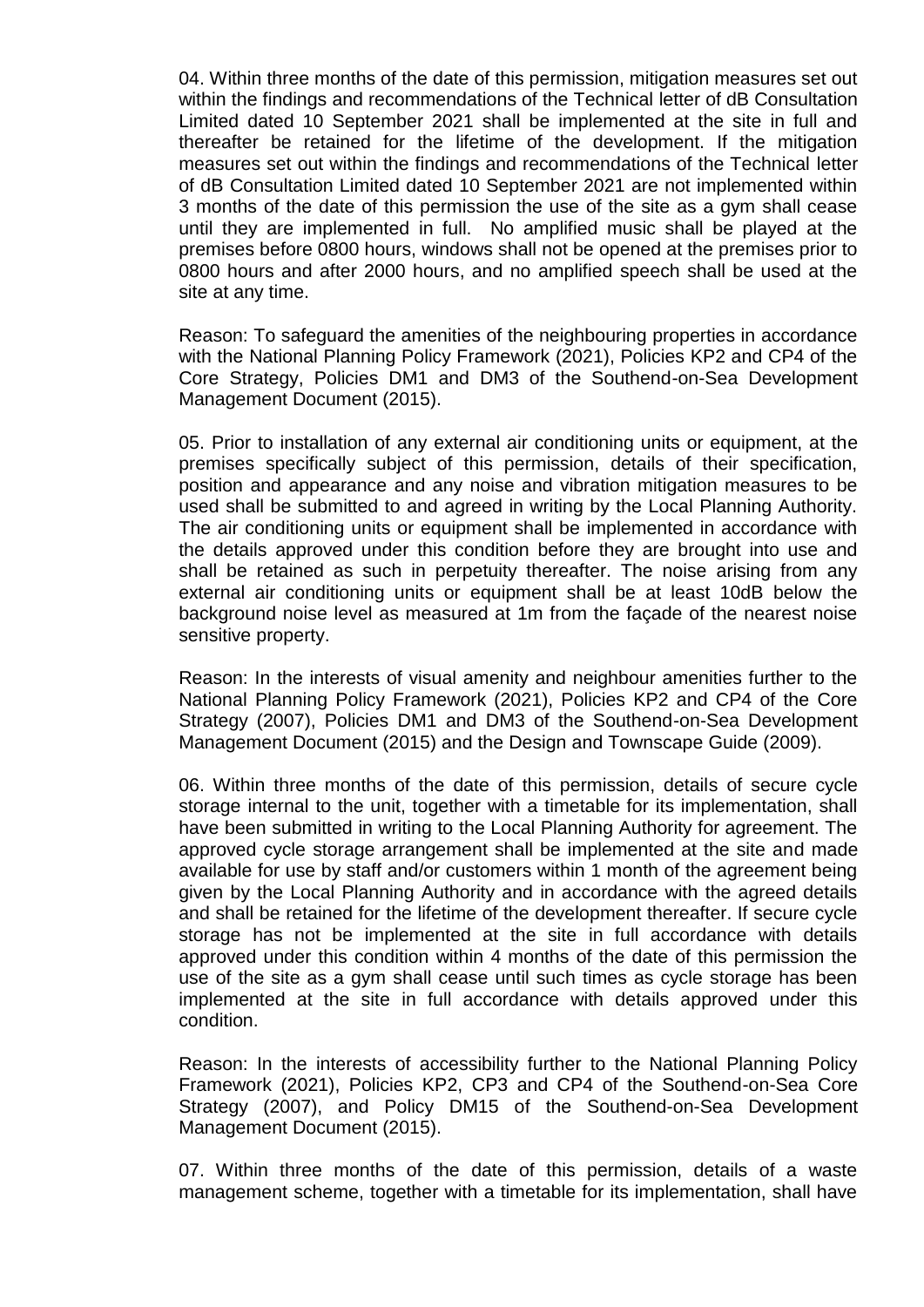been submitted in writing to the Local Planning Authority for agreement. The waste management scheme shall be provided in accordance with the approved details and made available for use by staff and customers of the premises within 1 month of agreement of the details being given by the Local Planning Authority and shall be retained for the lifetime of the development thereafter. If waste management has not be implemented at the site in full accordance with details approved under this condition within 4 months of the date of this permission the use of the site as a gym shall cease until such times as waste management has been implemented at the site in full accordance with details approved under this condition.

Reason: In the interests of neighbour amenities further to the National Planning Policy Framework (2021), Policies KP2, CP3 and CP4 of the Southend-on-Sea Core Strategy (2007), and Policy DM15 of the Southend-on-Sea Development Management Document (2015).

08. The use of the site shall be solely as a gymnasium and personal training facility and not for any other purposes including any other use within Use Classes E, as defined under the Town and Country Planning (Use Classes) Order 1987 (as amended), nor any change of use permitted under the Town and Country Planning (General Permitted Development) Order 2015 (as amended) or in any provisions equivalent to those Classes in any statutory instrument revoking and re-enacting these Orders.

Reason: To determine the scope of the permission in the interest of the character of the area and because alternative uses within Class E could have material different and potentially adverse impacts on residential amenity, parking, cycle parking and waste. This is in accordance with the National Planning Policy Framework (2021), Core Strategy (2007) Policies KP2 and CP1, Development Management Document (2015) and Policies DM1, DM3 and DM15.

The Local Planning Authority has acted positively and proactively in determining this application by identifying matters of concern within the application (as originally submitted) and negotiating, with the Applicant, acceptable amendments to the proposal to address those concerns. As a result, the Local Planning Authority has been able to grant planning permission for an acceptable proposal, in accordance with the presumption in favour of sustainable development, as set out within the National Planning Policy Framework. The detailed analysis is set out in a report on the application prepared by officers.

Informatives:

1. The proposal is a commercial change of use creating no new floor space and is not CIL liable.

2. There is clear evidence that the installation of Automatic Water Suppression Systems (AWSS) can be effective in the rapid suppression of fires. Essex County Fire & Rescue Service (ECFRS) therefore uses every occasion to urge building owners and developers to consider the installation of AWSS. ECFRS are ideally placed to promote a better understanding of how fire protection measures can reduce the risk to life, business continuity and limit the impact of fire on the environment and to the local economy. Even where not required under Building Regulations guidance, ECFRS would strongly recommend a risk-based approach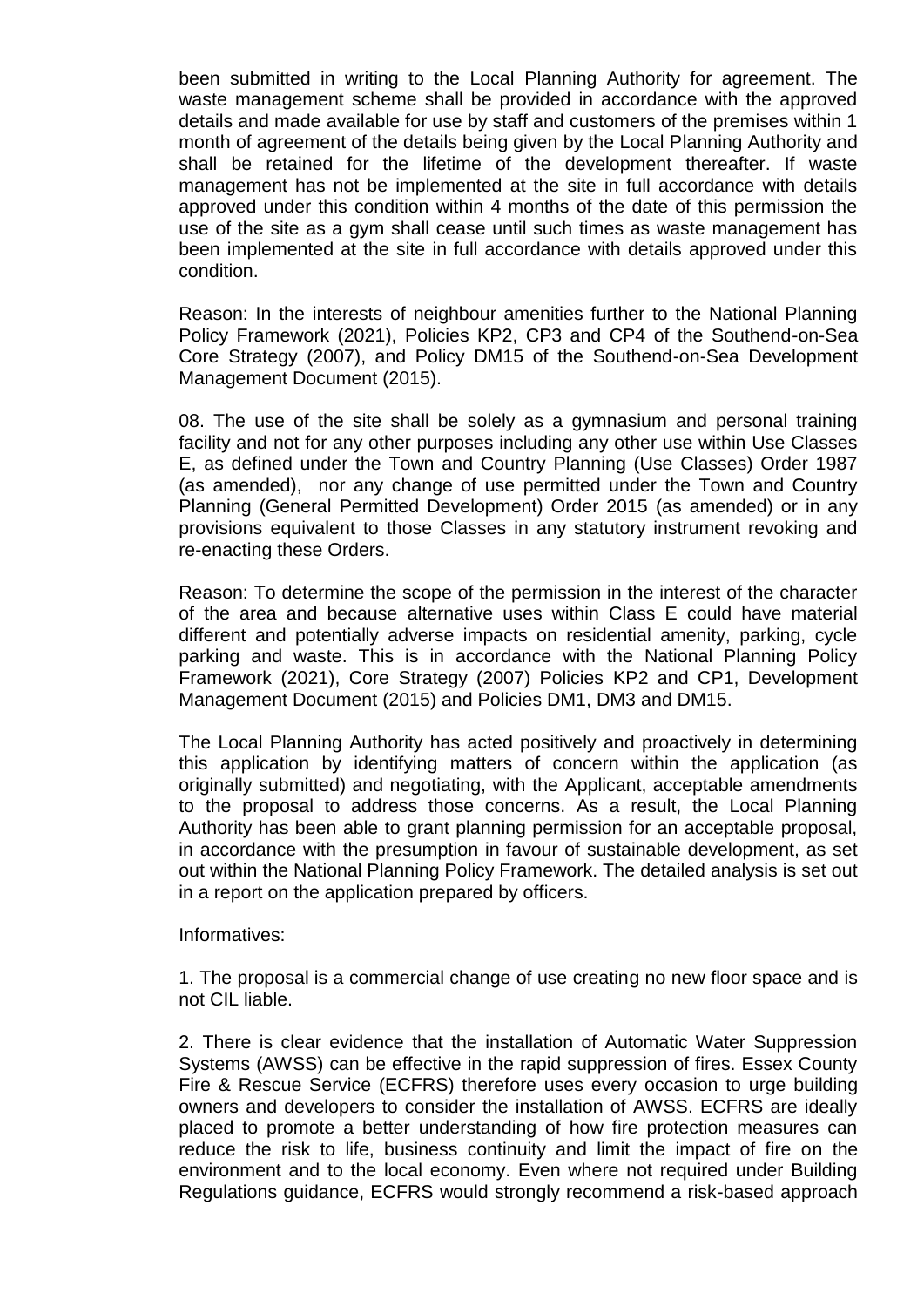to the inclusion of AWSS, which can substantially reduce the risk to life and of property loss. We also encourage developers to use them to allow design freedoms, where it can be demonstrated that there is an equivalent level of safety and that the functional requirements of the Regulations are met.

3. The applicant is reminded that this permission does not bestow compliance with other regulatory frameworks. In particular, your attention is drawn to the statutory nuisance provisions within the Environmental Protection Act 1990 (as amended) and the noise provisions within the Control of Pollution Act 1974. Applicants should contact the Council's Regulatory Services Officer in Environmental Protection for more advice on 01702 215005 or at Regulatory Services, Southendon-Sea Borough Council, Civic Centre, Victoria Avenue, Southend SS2 6ER'.

4. The applicant is also reminded that this permission is separate to the need to comply with Food Safety and Health & Safety at Work laws. These will include the Food Safety Act 1990 (as amended), the Food Hygiene (England) Regulations 2013, Regulation (EC) 852/2004 and the Health and Safety at Work Etc. Act 1974. Applicants should contact the Council's Regulatory Services Officer for Food and Health and Safety for more advice on 01702 215005 or at Regulatory Services, Southend-on-Sea Borough Council, Civic Centre, Victoria Avenue, Southend SS2 6ER.

## **558 21/01567/FUL - Leigh Road Baptist Tennis Club, Victory Path (Chalkwell Ward) Proposal: Install floodlights to the 3no. tennis courts Applicant: Mr Simon Joyce Agent: N/A**

Ms Crowe, a local resident, spoke as an objector to the application. Mr Joyce, the applicant, responded.

Resolved:-

That planning permission be GRANTED subject to the following conditions:

01 The development hereby permitted shall begin not later than three years from the date of this decision.

Reason: Required to be imposed pursuant to Section 91 of the Town and Country Planning Act 1990.

02 The development hereby permitted shall be carried out solely in accordance with the approved plans: Location Plan; Site Plan; 010A; 011A; 012A.

Reason: To ensure that the development is carried out in accordance with the development plan.

03 The lighting hereby approved shall be switched off and not be operated between the hours of 22:00 and 08:00 the following day on Mondays to Saturdays inclusive and between the hours of 6pm and 8am the following day on Sundays.

Reason: To ensure the lighting does not harm the amenities of nearby residents, in accordance with the National Planning Policy Framework (2021), Core Strategy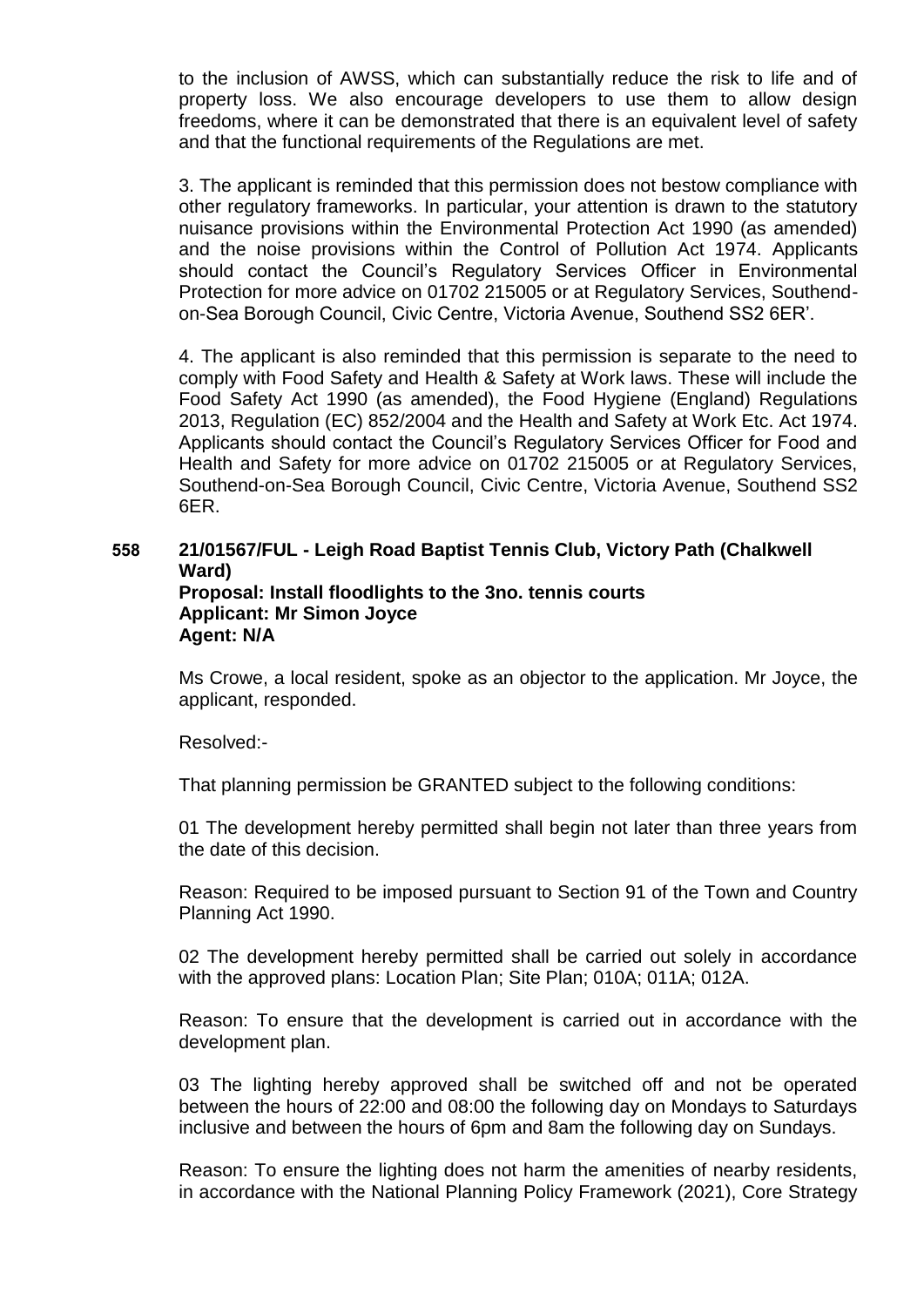(2007) Policies KP2 and CP4, the Development Management Document (2015) Policies DM1 and DM3 and advice contained within the Design and Townscape Guide (2009).

04 The development hereby permitted shall be carried out and permanently operated for its lifetime thereafter solely in accordance with the details and specifications contained within the LED Lighting Scheme by Armadillo Lighting dated 02.07.21. All external lighting shall be directed, sited and screened so as not to cause detrimental intrusion of light into adjacent residential properties.

Reason: To ensure the development is carried out in accordance with the development plan and the floodlighting does not cause demonstrable harm by way of light pollution to nearby residents in accordance National Planning Policy Framework (2021); Core Strategy (2007) policies KP2, CP4; Development Management Document (2015) Policy DM1 and the Design and Townscape Guide (2009).

05 The lighting poles and any other associated structural elements for the lighting hereby approved shall be finished only in dark green, black or grey.

Reason: In the interests of visual amenity and to ensure that the appearance of the floodlights make an acceptable contribution to the character and appearance of the area. This is as set out in the National Planning Policy Framework (2021), Core Strategy (2007) policy KP2 and CP4, Development Management Document (2015) policy DM1, and advice contained in the Design and Townscape Guide (2009).

#### Informatives

1. The Local Planning Authority has acted positively and proactively in determining this application by assessing the proposal against all material considerations, including planning policies and any representations that may have been received and subsequently determining to grant planning permission in accordance with the presumption in favour of sustainable development, as set out within the National Planning Policy Framework. The detailed analysis is set out in a report on the application prepared by officers.

2. Community Infrastructure Levy Liability Notice: You are advised that in this instance the chargeable amount for the Community Infrastructure Levy (CIL) has been calculated as zero under the CIL Regulations 2010 (as amended) due to the specific nature of the use. However, should the nature of the use change then you are advised to contact the Planning and Building Control Group to discuss the requirement for planning permission and CIL liability.

3. You should be aware that in cases where damage occurs during construction works to the highway in implementing this permission that Council may seek to recover the cost of repairing public highways and footpaths from any party responsible for damaging them. This includes damage carried out when implementing a planning permission or other works to buildings or land. Please take care when carrying out works on or near the public highways and footpaths in the Borough.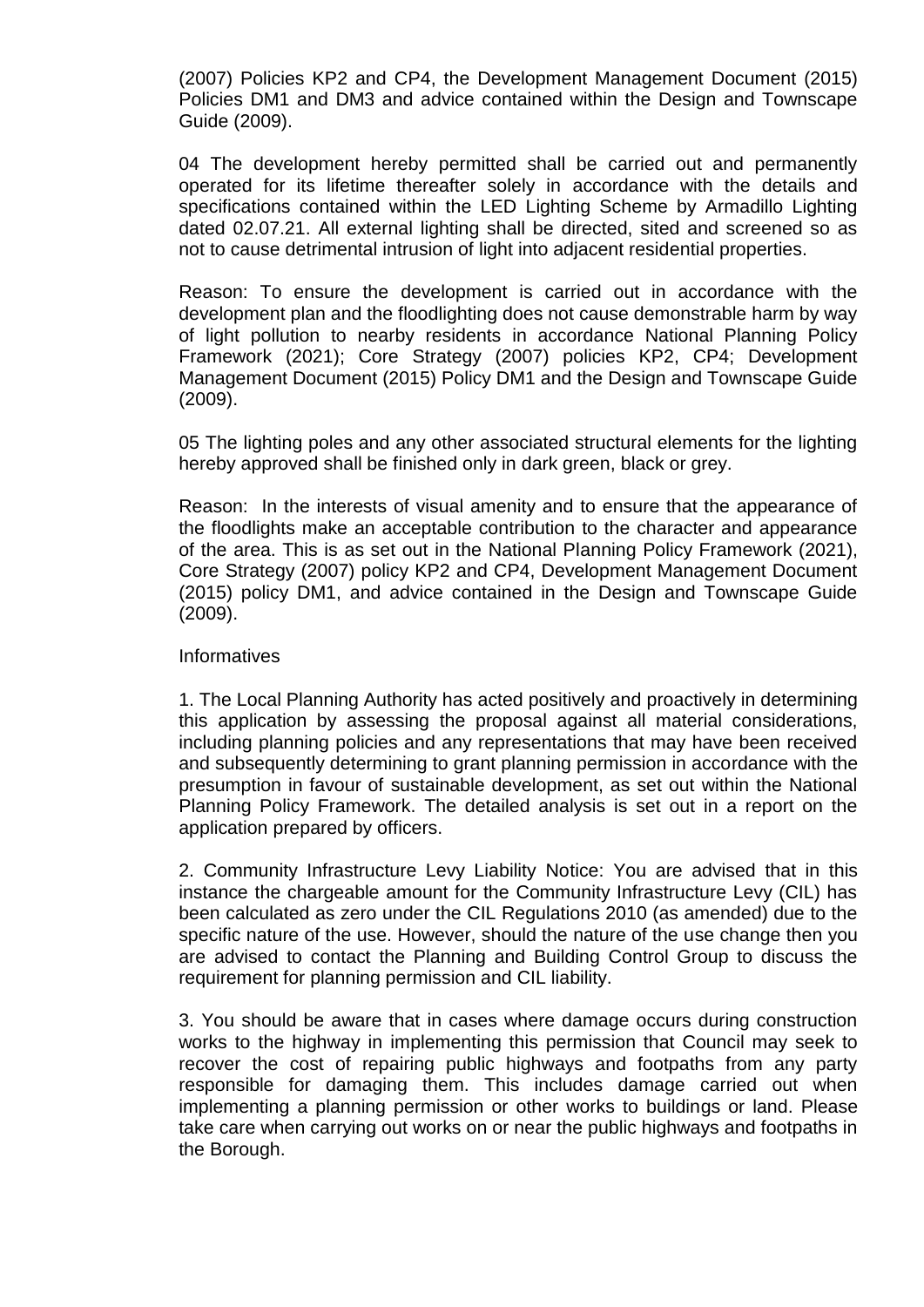**559 21/01628/FUL - Meyrin House, 35 Hobleythick Lane, Westcliff on Sea (Prittlewell Ward) Proposal: Demolish existing building and erect 4no. semi-detached dwellinghouses with associated amenity space, form parking to rear and new vehicle crossovers onto Chase Gardens Applicant: Mr Tim Knight Agent: Tim Knight of Knight Gratrix Architects**

Resolved:-

That planning permission be GRANTED subject to the following conditions:

01. The development hereby permitted shall begin no later than three years from the date of this decision.

Reason: Required to be imposed pursuant to Section 91 of the Town and Country Planning Act 1990.

02. The development hereby permitted shall be carried out in accordance with the following approved plans: 1553 014e 1553 015d, 1553 010, 1553 011b, 1553 012c, 1553 013b, 1553 016, 1553 017, 1553 018, 1553 019.

Reason: To ensure that the development is carried out in accordance with the provisions of the Development Plan.

03. No development, including demolition shall take place until a scheme for the protection of the street trees adjacent to the site on Carlingford Drive and Hobleythick Lane, in accordance with British Standard BS5837 (Trees in Relation to Construction – Recommendations) has been submitted to and agreed in writing by the local planning authority. The approved scheme of protection measures shall be fully installed before the commencement of works and maintained throughout construction. The development shall be implemented in full accordance with the approved scheme, measures and methods.

Reason: In the interests of visual amenity further to the National Planning Policy Framework (2021), Policies KP2 and CP4 of the Southend-on-Sea Core Strategy (2007), Policies DM1 and DM3 of the Southend-on-Sea Development Management Document (2015) and the advice contained within the Southend-on-Sea Design and Townscape Guide (2009).

04. No development above ground floor slab level shall take place until detailed specifications of materials to be used in the construction of all the external elevations of the dwellings hereby approved, including external walls, roofing, fascia and soffits, doors and windows, have been submitted to and agreed in writing by the Local Planning Authority. The development shall be carried out and completed solely in accordance with the approved details before it is brought into use.

Reason: In the interests of visual amenities further to the National Planning Policy Framework (2021), Policies KP2 and CP4 of the Core Strategy (2007), Policies DM1 and DM3 of the Development Management Document (2015) and the advice contained within the Design and Townscape Guide (2009).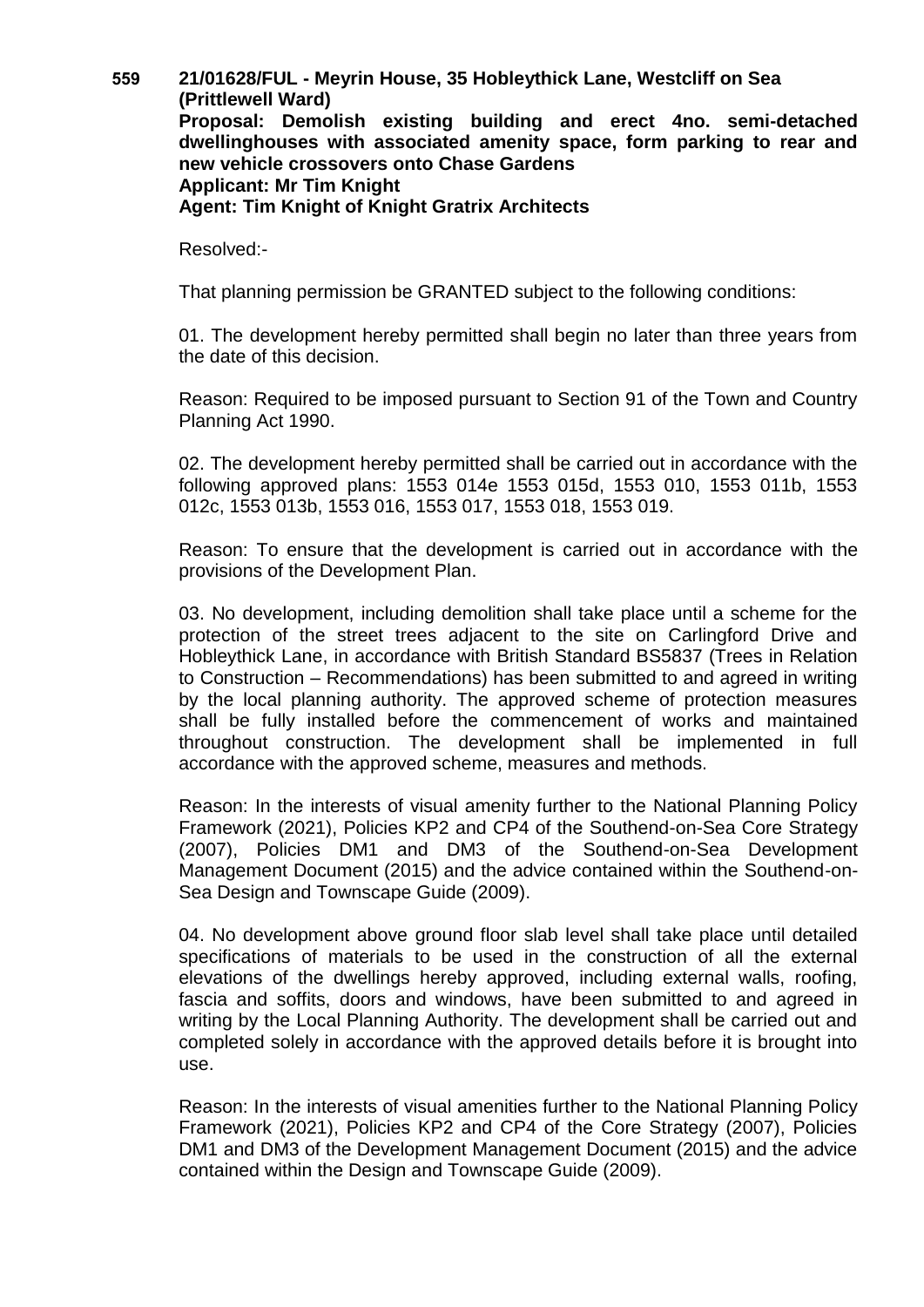05. The dwellings hereby permitted shall not be occupied until and unless full details of both hard and soft landscape works to be carried out at the site in association with the development have been submitted to and approved in writing by the local planning authority. The approved hard landscaping works shall be completed prior to first occupation of the development and the soft landscaping works within the first planting season following first occupation of the development. The details submitted shall include, but not limited to:

(i.) hard surfacing materials;

(ii.) details of the number, size and location of trees, shrubs and plants to be planted together with a planting specification;

(iii.) details of any permeable paving or other sustainable drainage measures to be implemented;

(iv.) all and any means of subdividing and enclosing the site;

(v.) Measures to be used to enhance biodiversity at the site.

Any trees or shrubs dying, removed, being severely damaged or becoming seriously diseased within five years of planting shall be replaced with trees or shrubs of such size and species as may be agreed with the Local Planning Authority.

Reason: In the interests of visual amenity, the amenities of occupiers and the amenities of neighbouring occupiers, and to ensure a satisfactory standard of landscaping and drainage is implemented pursuant to Policies KP2 and CP4 of the Core Strategy (2007) and Policies DM1 and DM3 of the Development Management Document (2015).

06. Notwithstanding the details shown on the approved plans, the proposed first and second floor flank windows in the dwellings hereby approved shall only be glazed in obscure glass (the glass to be obscure to at least Level 4 on the Pilkington Levels of Privacy) and fixed shut, except for any top hung fan light which shall be a minimum of 1.7 metres above internal floor level of the room which they serve, and shall be retained as such in perpetuity thereafter.

Reason: In the interests of neighbour amenities further to the National Planning Policy Framework (2021), Core Strategy (2007) Policies KP2 and CP4, Development Management Document (2015) Policies DM1 and DM3 and the Design and Townscape Guide (2009).

07. The dwellings hereby permitted shall not be occupied until and unless secure, covered, and appropriately ventilated refuse and recycling storage for occupiers has been provided and made available for use in accordance with details which have been previously submitted to and approved in writing by the Local Planning Authority. The refuse and recycling storage shall be retained as such for the lifetime of the development thereafter.

Reason: To protect the environment and provide suitable storage for waste and materials for recycling in accordance with the National Planning Policy Framework (2021), Policies KP2 and CP4 of the Southend-on-Sea Core Strategy (2007).

08. The dwellings hereby permitted shall not be occupied until and unless secure, covered cycle storage for occupiers of the development has been provided in accordance with details which have been previously submitted to and approved in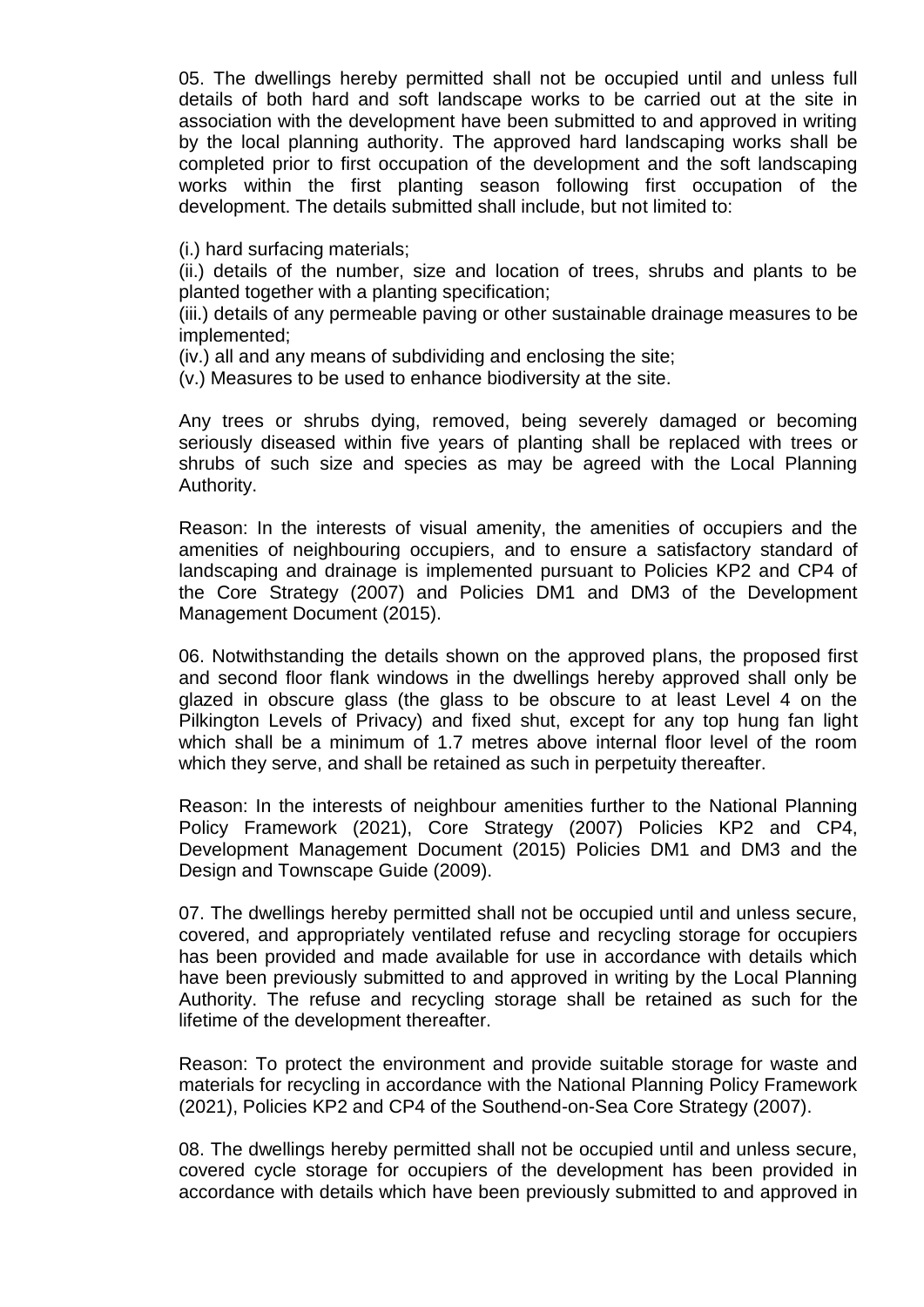writing by the Local Planning Authority. The approved cycle storage shall be made available for use by the occupants of the dwellings hereby approved prior to its occupation and retained as such for the lifetime of the development thereafter.

Reason: To ensure the provision of adequate cycle parking in accordance with the National Planning Policy Framework (2021), Policies KP2 and CP3 of the Southend-on-Sea Core Strategy (2007), Policy DM15 of the Southend-on-Sea Development Management Document (2015) and the advice contained within the Southend-on-Sea Design and Townscape Guide (2009).

09. Construction hours for the development hereby approved shall be restricted to 8am to 6pm Monday to Friday, 8am to 1pm on Saturdays and not at all on Sundays or Bank or Public Holidays.

Reason: To protect the environment of people in neighbouring residential properties, in accordance with the National Planning Policy Framework (2021), Policies KP2 and CP4 of the Southend-on-Sea Core Strategy (2007), Policies DM1 and DM3 of the Southend-on-Sea Development Management Document (2015) and the advice contained within the Southend-on-Sea Design and Townscape Guide (2009).

10. The development hereby approved shall be carried out in a manner to ensure the dwellings comply fully with Building Regulation M4(2) 'accessible and adaptable dwellings' before they are first occupied.

Reason: To ensure the dwelling hereby approved provides high quality and flexible internal layouts to meet the changing needs of residents in accordance with the National Planning Policy Framework (2021), Policy KP2 of the Southendon-Sea Core Strategy (2007), Policy DM2 of the Southend-on-Sea Development Management Document (2015) and the advice contained within the Southend-on-Sea Design and Townscape Guide (2009).

11. A scheme detailing how at least 10% of the total energy needs of the development will be supplied, using on site renewable sources shall be submitted to and agreed in writing by the Local Planning Authority and implemented in full prior to the first occupation of the development. This provision shall be made for the lifetime of the development.

Reason: In the interests of providing sustainable development in accordance with Policy KP2 of the Southend-on-Sea Core Strategy (2007), and Policy DM2 of the Southend-on-Sea Development Management Document (2015).

12. The development hereby approved shall incorporate water efficient design measures set out in Policy DM2 (iv) of the Development Management Document to limit internal water consumption to 105 litres per person per day (lpd) (110 lpd when including external water consumption), including measures of water efficient fittings, appliances and water recycling systems such as grey water and rainwater harvesting before it is brought into use.

Reason: To minimise the environmental impact of the development through efficient use of water in accordance with the National Planning Policy Framework (2021), Policy KP2 of the Southend-on-Sea Core Strategy (2007), Policy DM2 of the Southend-on-Sea Development Management Document (2015) and the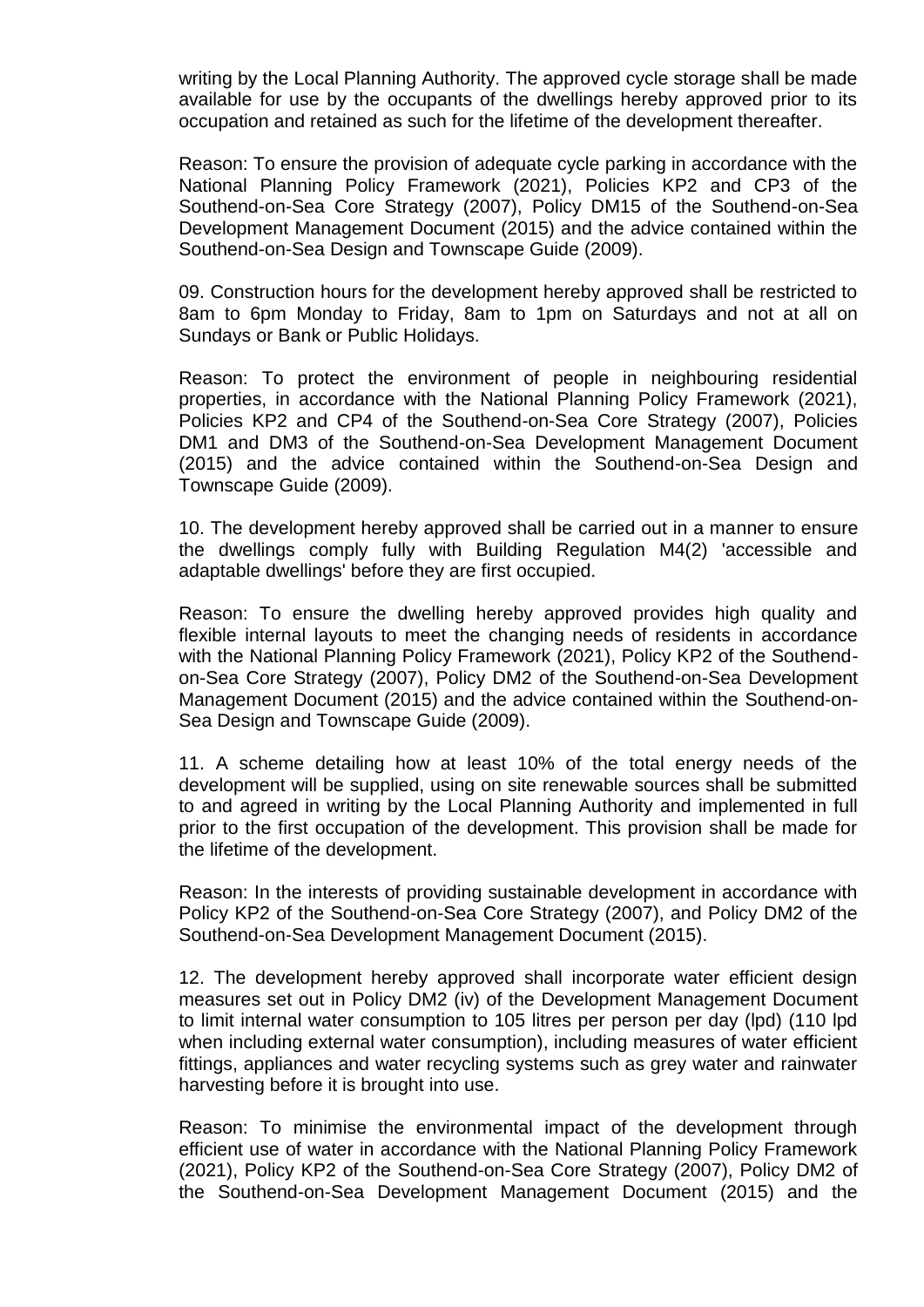advice contained within the Southend-on-Sea Design and Townscape Guide (2009).

13. Notwithstanding the provisions of Classes A, AA, B, D and E of Part 1 of Schedule 2 to the Town and Country Planning (General Permitted Development) (England) Order 2015 (as amended) (or any statutory amendment, modification or re-enactment or replacement thereof (as the case may be) for the time being in force), no extensions, roof extensions or outbuildings shall be erected at the dwellings hereby approved without the receipt of express planning permission.

Reason: To allow consideration of impacts on neighbouring occupiers, in the interests of neighbour amenities, further to the National Planning Policy Framework (2021), Policies KP2 and CP4 of the Southend-on-Sea Core Strategy (2007), Policies DM1 and DM3 of the Southend-on-Sea Development Management Document (2015) and the advice contained within the Southend-on-Sea Design and Townscape Guide (2009).

14. The flat roofs of the buildings hereby approved shall not be used as balconies, roof gardens or similar amenity areas or for any other purpose. The roofs can however be used for the purposes of maintenance or to escape in an emergency.

Reason: To protect the privacy and environment of people in neighbouring residential properties, in accordance with the National Planning Policy Framework (2021), Core Strategy (2007) Policies KP2 and CP4, Development Management Document (2015) Policies DM1 and DM3, and the advice contained within the Design and Townscape Guide (2009).

15. The development hereby permitted shall not be occupied until and unless the car parking shown on the approved plan 1553 015 D has been provided and made available for use by occupiers of the dwellings and their visitors, and shall be retained as such for the lifetime of the development thereafter.

Reason: In the interests of the living conditions of future occupiers and highway safety, further to the National Planning Policy Framework (2019), Core Strategy (2007) Policies KP2, CP3 and CP4, Development Management Document (2015) Policy DM15 and the Design and Townscape Guide (2009).

16. Notwithstanding the details submitted and otherwise hereby approved, before the development is brought into use the proposed vehicular crossovers shall each be constructed to a width of 4.88m in accordance with details that have been previously submitted to and approved in writing by the local planning authority. The development shall be carried out and completed solely in accordance with the approved details before it is brought into use and retained as such thereafter.

Reason: In the interests of highway safety, further to the National Planning Policy Framework (2021), Core Strategy (2007) Policies KP2, CP3 and CP4, and Development Management Document (2015) Policy DM15.

The Local Planning Authority has acted positively and proactively in determining this application by identifying matters of concern within the application (as originally submitted) and negotiating, with the Applicant, acceptable amendments to the proposal to address those concerns. As a result, the Local Planning Authority has been able to grant planning permission for an acceptable proposal,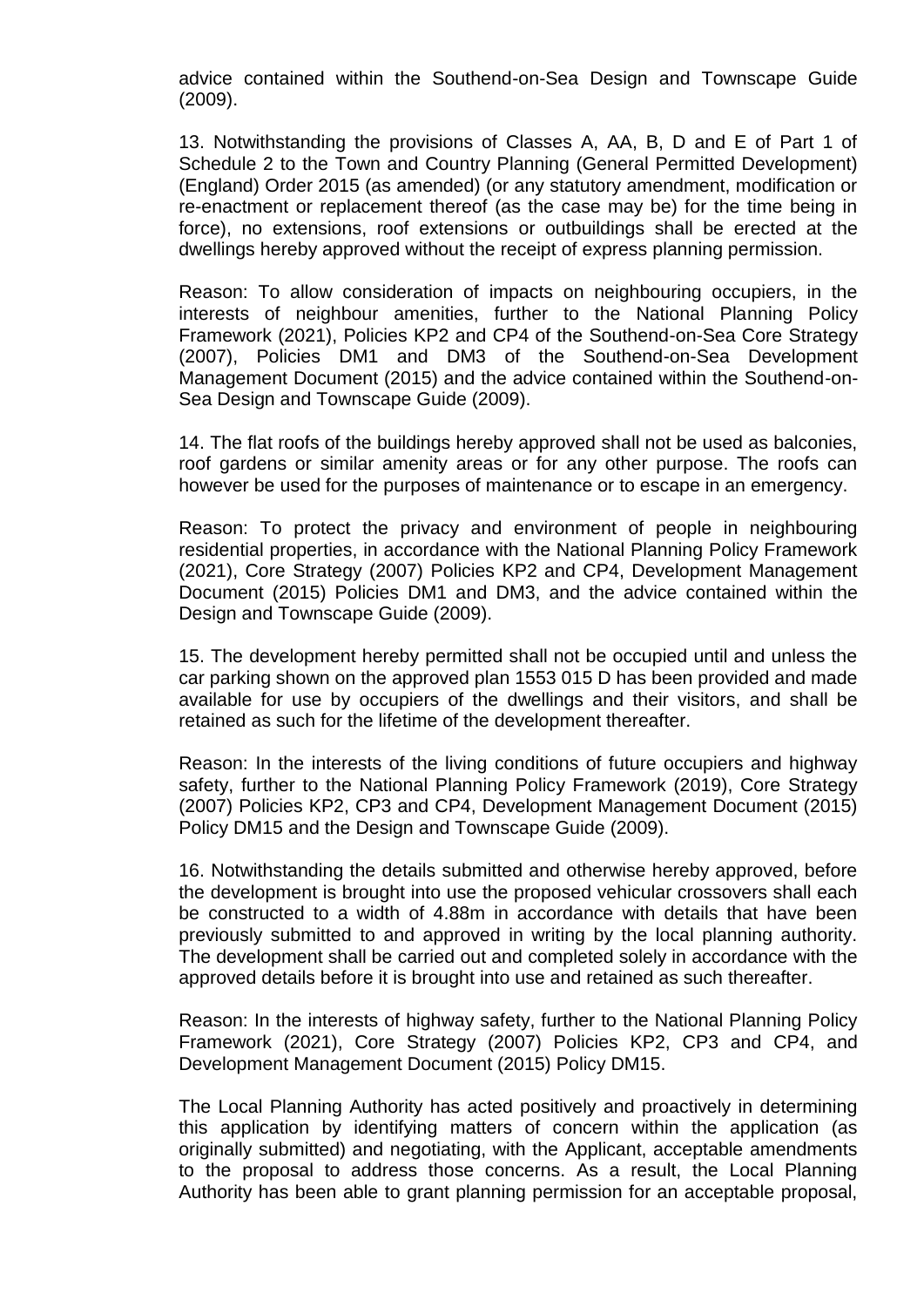in accordance with the presumption in favour of sustainable development, as set out within the National Planning Policy Framework. The detailed analysis is set out in a report on the application prepared by officers.

Informatives:

1. Please note that the development the subject of this application is liable for a charge under the Community Infrastructure Levy (CIL) Regulations 2010 (as amended) and it is the responsibility of the landowner(s) to ensure they have fully complied with the requirements of these regulations. A failure to comply with the CIL regulations in full can result in a range of penalties. For full planning permissions, a CIL Liability Notice will be issued by the Council as soon as practicable following this decision notice. For general consents, you are required to submit a Notice of Chargeable Development (Form 5) before commencement; and upon receipt of this, the Council will issue a CIL Liability Notice including details of the chargeable amount and when this is payable. If you have not received a CIL Liability Notice by the time you intend to commence development it is imperative that you contact S106andCILAdministration@southend.gov.uk to avoid financial penalties for potential failure to comply with the CIL Regulations 2010 (as amended). If the chargeable development has already commenced, no exemption or relief can be sought in relation to the charge and a CIL Demand Notice will be issued requiring immediate payment. Further details on CIL matters can be found on the Planning Portal or the Council's website (www.southend.gov.uk/cil).

2. You should be aware that in cases where damage occurs during construction works to the highway in implementing this permission that Council may seek to recover the cost of repairing public highways and footpaths from any party responsible for damaging them. This includes damage carried out when implementing a planning permission or other works to buildings or land. Please take care when carrying out works on or near the public highways and footpaths in the Borough.

3. The applicant is encouraged to provide electric vehicle charging points at the site in accordance with Policy DM15 which encourages their provision wherever practical and feasible.

4. Consent will be required from the Highways Authority for the proposed vehicular accesses.

**560 21/01722/FUL - 137 Marine Parade, Leigh-on-Sea (West Leigh Ward) Proposal: Erect dormers to north, west and south including a recessed balcony to south elevation, rooflights to the east, and extension of existing roof to create 1no. self-contained flat Applicant: Natalie Batrouni Agent: William Tozer Associates Ltd.**

Resolved:-

That planning permission be GRANTED subject to the following conditions:

01 The development hereby permitted shall begin no later than three years from the date of this decision.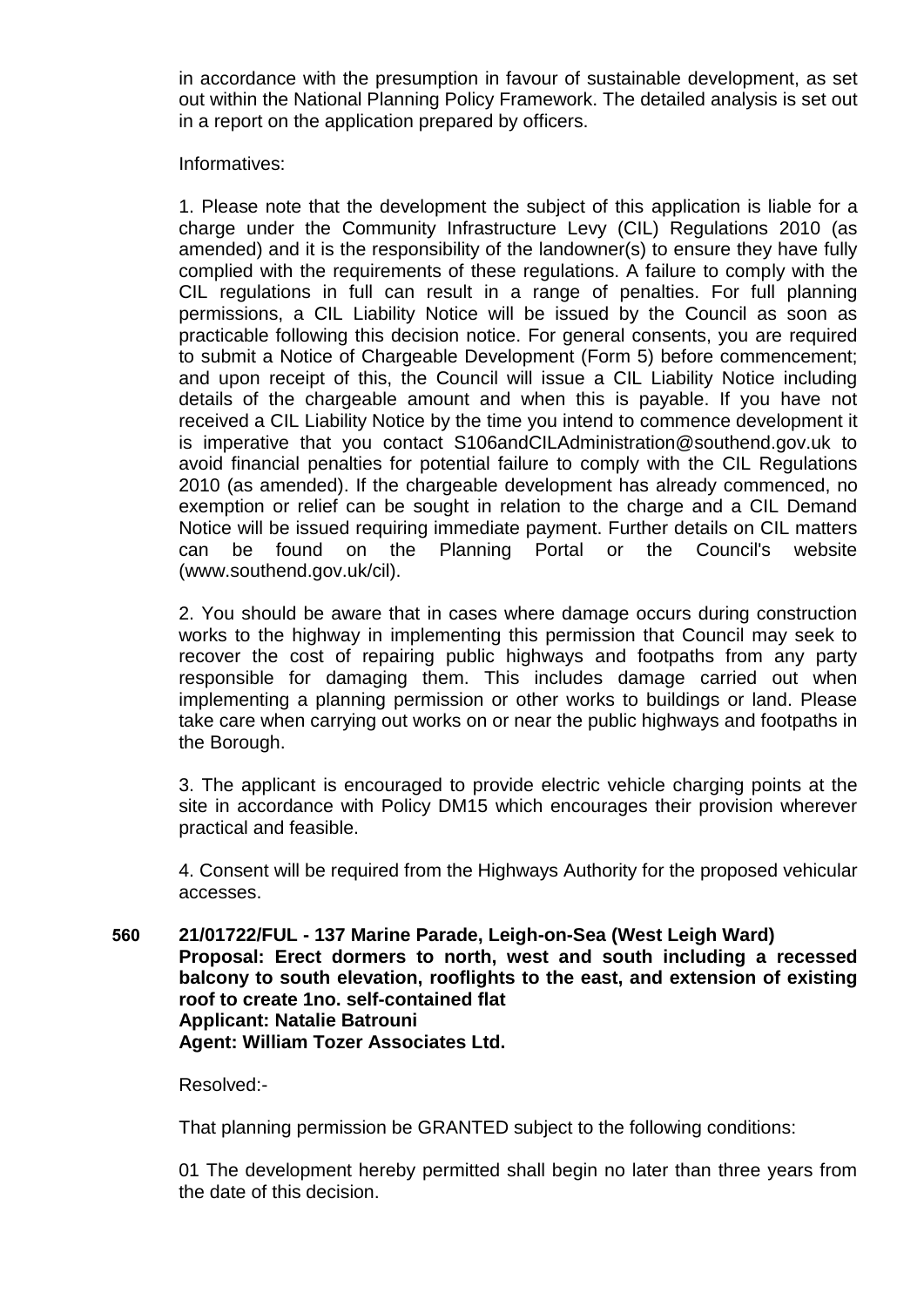Reason: Required to be imposed pursuant to Section 91 of the Town and Country Planning Act 1990.

02 The development hereby approved shall be carried out in accordance with the approved plans: A/01/100; A/01/101/B; A/01/102/B; A/01/103/B; A/01/104; A/01/105; A/01/106; A/01/501; A/02/4101; A/02/4102; A/02/4103/D; A/02/4104/C; A/02/4105/C; A/02/4106/C, A/02/04107, A/02/4108.

Reason: To ensure the development is carried out in accordance with the development plan.

03 Notwithstanding the details shown on the plans submitted and otherwise hereby approved the works to construct the dormer windows which form part of this consent shall not commence unless and until full details and specifications of the materials to be used for all the external surfaces of the proposed extensions and alterations at the site including facing materials, roof detail, windows, doors and balustrade details have been submitted to and approved in writing by the local planning authority. The works must then be carried out in full accordance with the approved details before the dwelling hereby approved is first occupied.

Reason: In the interest of visual amenity in accordance with the National Planning Policy Framework (2021), Core Strategy (2007) Policies KP2 and CP4, Development Management Document (2015) Policies DM1 and DM3, and the advice contained within the National Design Guide (2021) and the Design and Townscape Guide (2009).

04 Prior to the first occupation of the development hereby approved, full details of refuse, recycling and secure covered bicycle storage facilities for the flat hereby approved shall be submitted to and approved in writing by the Local Planning Authority. Prior to first occupation of the development, the refuse, recycling and bicycle storage facilities shall be provided at the site and be made available for use in accordance with the approved details and retained in perpetuity thereafter.

Reason: In the interests of residential amenity for future occupants, to ensure the provision of adequate cycle parking and refuse and recycling stores and in the interests of visual amenity as set out in the National Planning Policy Framework (2021), Core Strategy (2007) policies KP2 and CP4 and Policies DM1, DM8 and DM15 of the Development Management Document (2015) and the guidance within the Design and Townscape Guide (2009).

05 Construction and demolition works for the approved development on site shall only be undertaken between 8 am to 6 pm on weekdays, between 8 am and 1 pm on Saturdays and not at any time on Sundays and Bank and Public Holidays.

Reason: In the interest of the residential amenity of nearby occupiers in accordance with the National Planning Policy Framework (2021), Policies KP2 and CP4 of the Core Strategy (2007), Policies DM1 and DM3 of the Development Management Document (2015).

06 The proposed windows in the western elevation of the development hereby approved shall only be glazed in obscure glass (the glass to be obscure to at least Level 4 on the Pilkington Levels of Privacy) and fixed shut, except for any top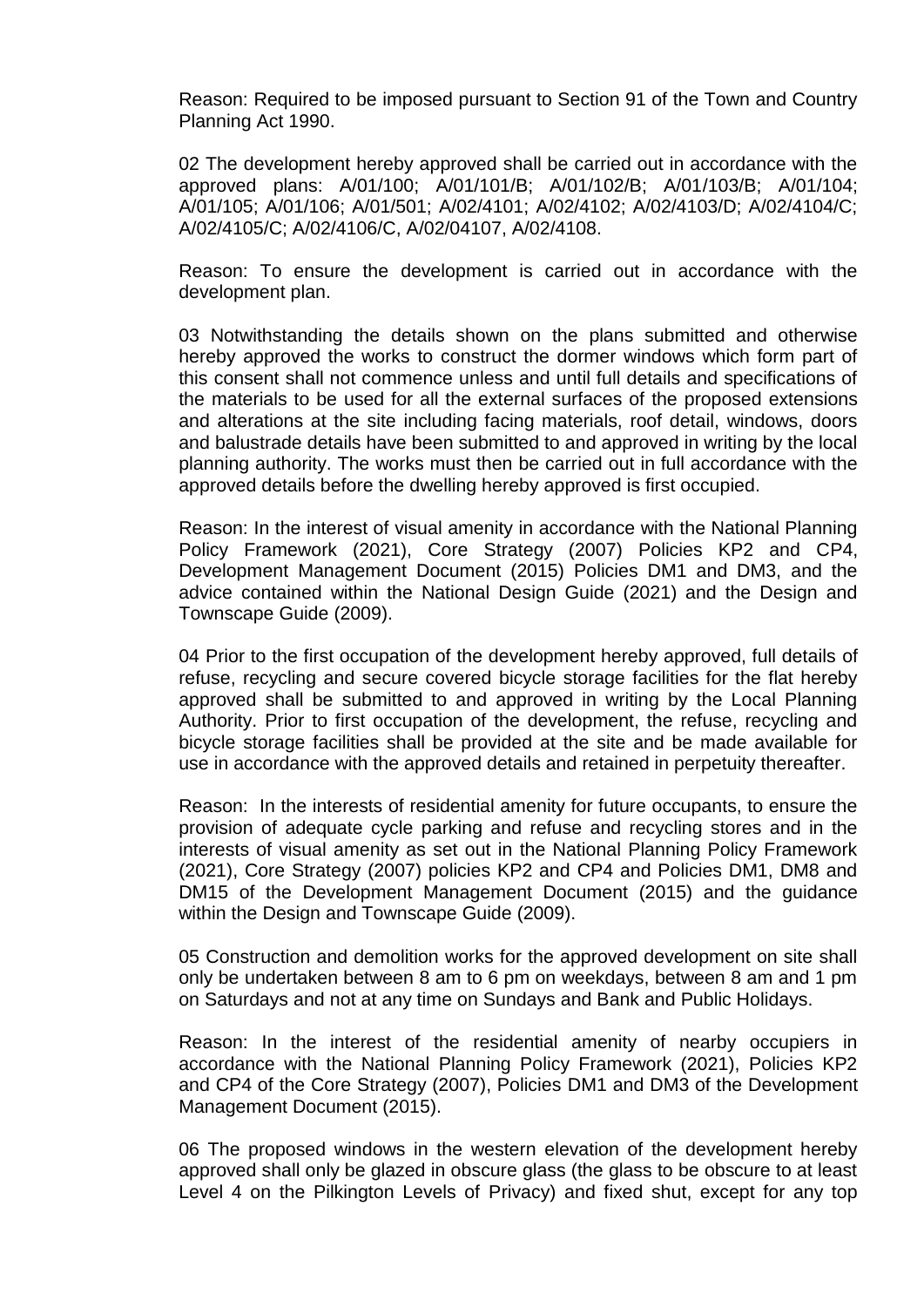hung fan light which shall be a minimum of 1.7 metres above internal finished floor level. The windows shall be retained as such in perpetuity and in the case of multiple or double-glazed units at least one layer of glass in the relevant units shall be glazed in obscure glass to at least Level 4 on the Pilkington scale.

Reason: To safeguard the privacy and amenities of occupiers of neighbouring residential properties and the future occupiers of the proposed residential dwellings, in accordance with the National Planning Policy Framework (2021), Core Strategy (2007) policy CP4, Development Management Document (2015) Policy DM1 and advice contained in The Design and Townscape Guide (2009).

07 Prior to occupation of the development hereby approved details of energy efficiency and other sustainability measures to be included in the scheme, including the provision of at least 10% of the energy needs of the development hereby approved being provided from onsite renewable sources, shall be submitted to, agreed in writing by the Local Planning Authority and implemented on site in accordance with the agreed details.

Reason: To minimise the environmental impact of the development through efficient use of resources and better use of sustainable and renewable resources in accordance with the National Planning Policy Framework (2021), Core Strategy (2007) Policies KP2 and CP4, Development Management Document (2015) Policy DM2, and the advice contained within the National Design Guide (2021) and the Design and Townscape Guide (2009).

08 The dwelling hereby approved shall incorporate water efficient design measures set out in Policy DM2 (iv) of the Development Management Document to limit internal water consumption to 105 litres per person per day (lpd) (110 lpd when including external water consumption), including measures of water efficient fittings, appliances and water recycling systems such as grey water and rainwater harvesting before they are occupied.

Reason: To minimise the environmental impact of the development through efficient use of resources and better use of sustainable and renewable resources in accordance with the National Planning Policy Framework (2021), Core Strategy (2007) Policies KP2 and CP4, Development Management Document (2015) Policy DM2, and the advice contained within the National Design Guide (2021) and the Design and Townscape Guide (2009).

The Local Planning Authority has acted positively and proactively in determining this application by identifying matters of concern within the application (as originally submitted) and negotiating, with the Applicant, acceptable amendments to the proposal to address those concerns. As a result, the Local Planning Authority has been able to grant planning permission for an acceptable proposal, in accordance with the presumption in favour of sustainable development, as set out within the National Planning Policy Framework. The detailed analysis is set out in a report on the application prepared by officers.

#### Informatives:

1. Please note that the development which is the subject of this application is liable for a charge under the Community Infrastructure Levy (CIL) Regulations 2010 (as amended) and it is the responsibility of the landowner(s) to ensure they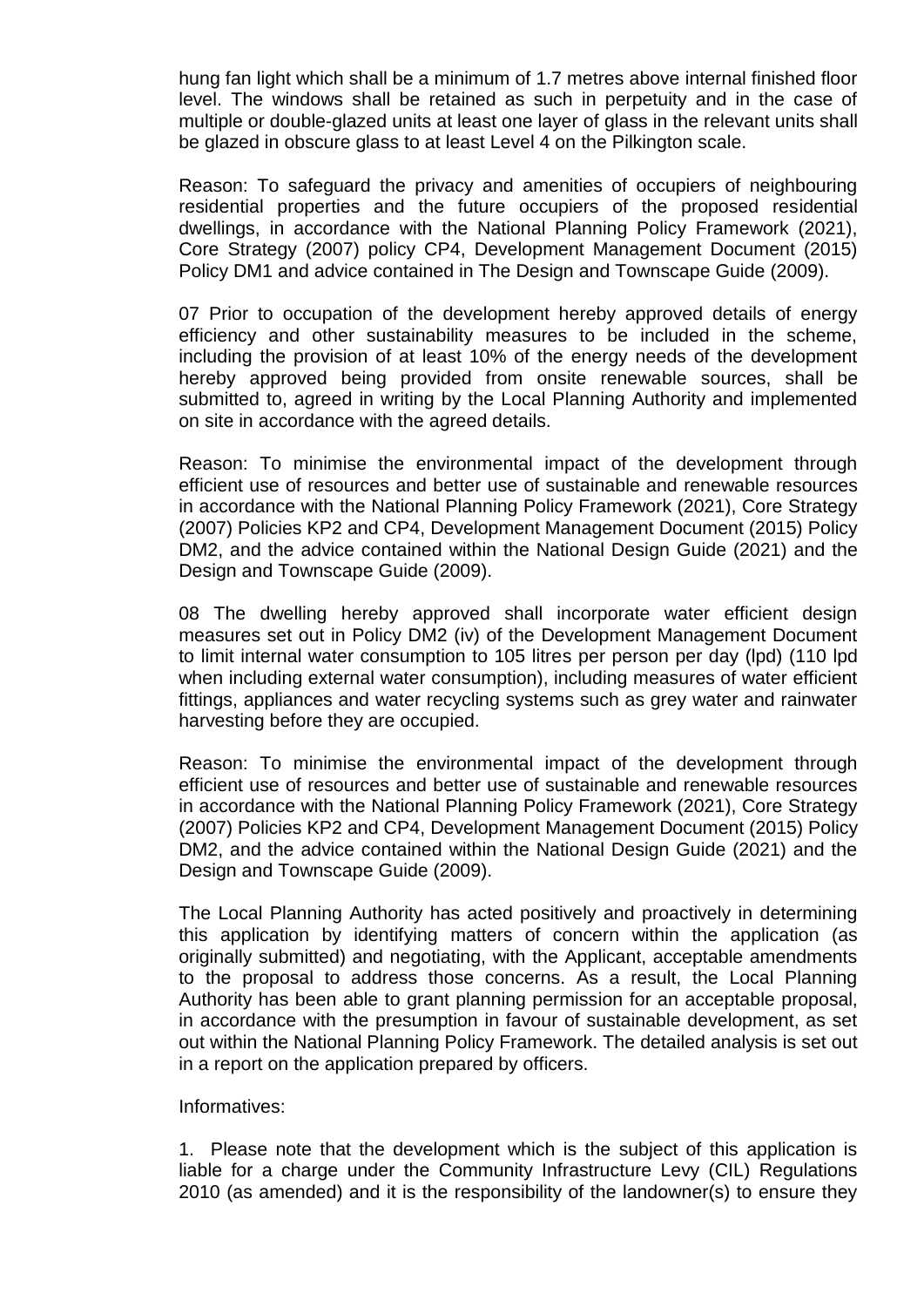have fully complied with the requirements of these regulations. A failure to comply with the CIL regulations in full can result in a range of penalties. For full planning permissions, a CIL Liability Notice will be issued by the Council as soon as practicable following this decision notice. For general consents, you are required to submit a Notice of Chargeable Development (Form 5) before commencement; and upon receipt of this, the Council will issue a CIL Liability Notice including details of the chargeable amount and when this is payable. If you have not received a CIL Liability Notice by the time you intend to commence development, it is imperative that you contact S106andCILAdministration@southend.gov.uk to avoid financial penalties for potential failure to comply with the CIL Regulations 2010 (as amended). If the chargeable development has already commenced, no exemption or relief can be sought in relation to the charge and a CIL Demand Notice will be issued requiring immediate payment. Further details on CIL matters can be found on the Planning Portal (www.planningportal.co.uk/info/200136/policy\_and\_legislation/70/community\_infra structure levy) or the Council's website (www.southend.gov.uk/cil).

2. You should be aware that in cases where damage occurs during construction works to the highway in implementing this permission that Council may seek to recover the cost of repairing public highways and footpaths from any party responsible for damaging them. This includes damage carried out when implementing a planning permission or other works to buildings or land. Please take care when carrying out works on or near the public highways and footpaths in the Borough.

3. No waste materials should be burnt on the site, instead being removed by licensed waste contractors. No dust emissions or fumes should leave the boundary of the site. Consideration should be taken to restricting the duration of noisy activities and in locating them away from the periphery of the site.

4. The applicant is reminded that this permission does not bestow compliance with other regulatory frameworks. In particular, your attention is drawn to the statutory nuisance provisions within the Environmental Protection Act 1990 (as amended) and the noise provisions within the Control of Pollution Act 1974. Applicants should contact the Council's Regulatory Services Officer in Environmental Protection for more advice on 01702 215005 or at Regulatory Services, Southend-on-Sea Borough Council, Civic Centre, Victoria Avenue, Southend SS2 6ER.

**561 21/01780/FUL - 23 Pembury Road, Westcliff-on-Sea (Chalkwell Ward) Proposal: Change of use from dwellinghouse (Class C3) to children's residential care home (Class C2) Applicant: Mr J Mitchell Agent: Mr Thomas Sharman of Smart Planning Ltd.**

This application was WITHDRAWN.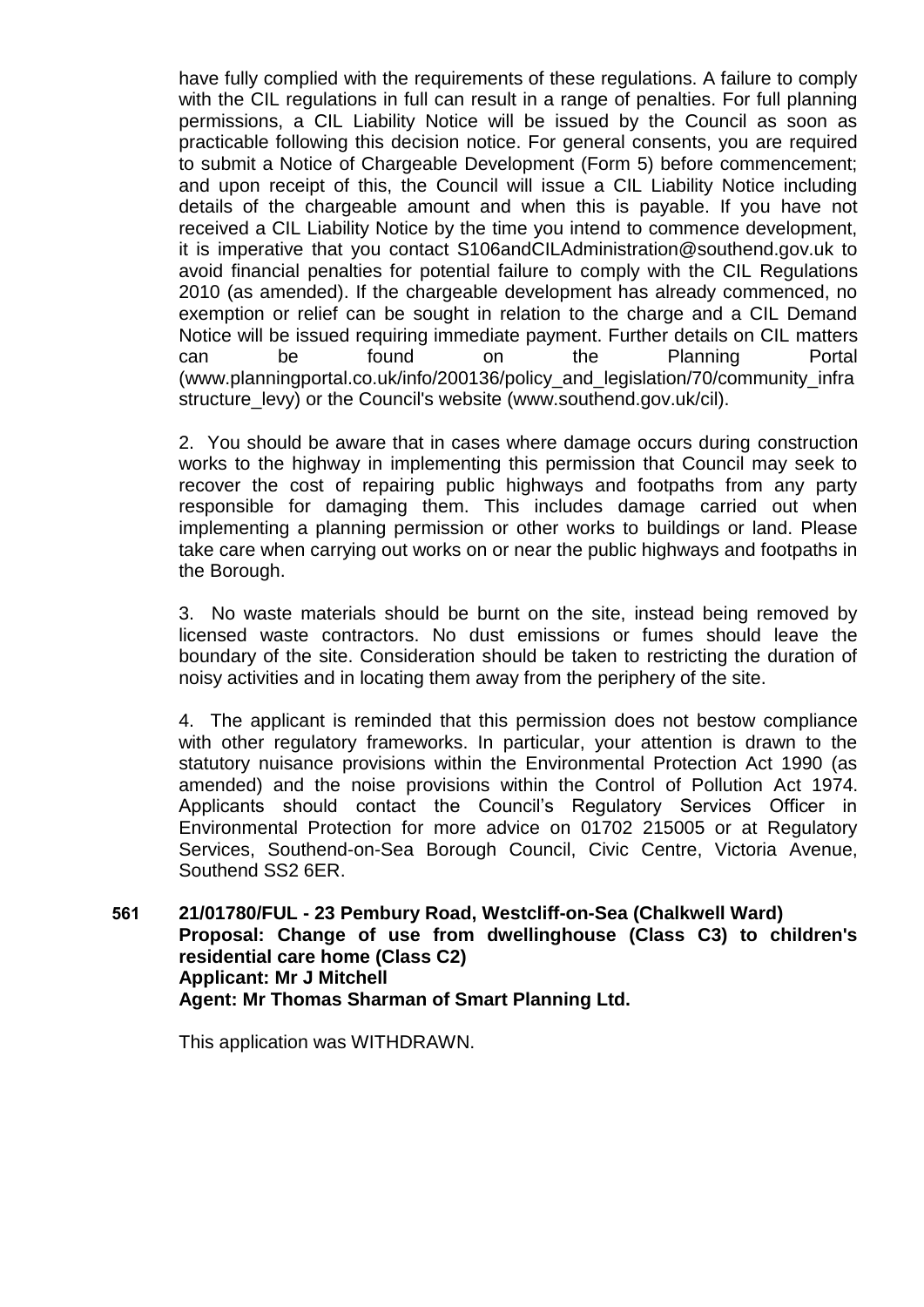## **562 21/01781/FUL - 9 Crowstone Road, Westcliff-on-Sea (Chalkwell Ward) Proposal: Change of Use of Dwellinghouse (Use Class C3) to form Children's Residential Care Home (Use Class C2) Applicant: Mr J Mitchell Agent: Mr Thomas Sharman of Smart Planning Ltd.**

Resolved:-

That planning permission be GRANTED subject to the following conditions:

01. The development hereby permitted shall begin not later than three years from the date of this decision.

Reason: Required to be imposed pursuant to Section 91 of the Town and Country Planning Act 1990.

02. The development is hereby permitted in accordance with the following approved plans: 21.7502/M001, 21.7502/M002, 21.7502/E101, 21.7502/E102, 21.7502/E103, 21.7502/E104, 21.7502/M003, 21.7502/E105.

Reason: To ensure that the development is carried out in accordance with the provisions of the Development Plan.

03. The development hereby approved, for purposes falling within Class C2, shall only be occupied as a residential care home for up to 6 residents within the client group identified in the application, aged between 12 and 18 years, and shall not be used for any other purpose, including any other purpose within Use Class C2 of the Schedule to the Town and Country Planning (Use Classes) Order 1987 (as amended).

Reason: To ensure the development is implemented in accordance with the permission sought and to enable the Local Planning Authority to retain control of the use within the Use Class specified so that occupation of the premises does not prejudice amenity, and to avoid an overprovision or otherwise unsustainable provision of residential care uses, in accordance with the National Planning Policy Framework, Policies KP2 and CP4 of the Southend-on-Sea Core Strategy (2007), and Policy DM9 of the Southend-on-Sea Development Management Document (2015).

04. The use of the premises shall be only for purposes within Use Class C2 of the Schedule to the Town and Country Planning (Use Classes) Order 1987 (as amended), or in any provision equivalent to that Class in any statutory instrument revoking and re-enacting that Order, with or without modification and shall not be used for any other purpose.

Reason: To define the development, and in the interests of neighbour amenities, further to the National Planning Policy Framework (2021), Policies KP2 and CP4 of the Core Strategy (2007), Policies DM1 and DM3 of the Development Management Document (2015).

05. Prior to first use of the premises as a residential care home (use class C2), details of secure cycle storage shall have been submitted to and agreed in writing by the Local Planning Authority. The secure cycle storage shall be provided at the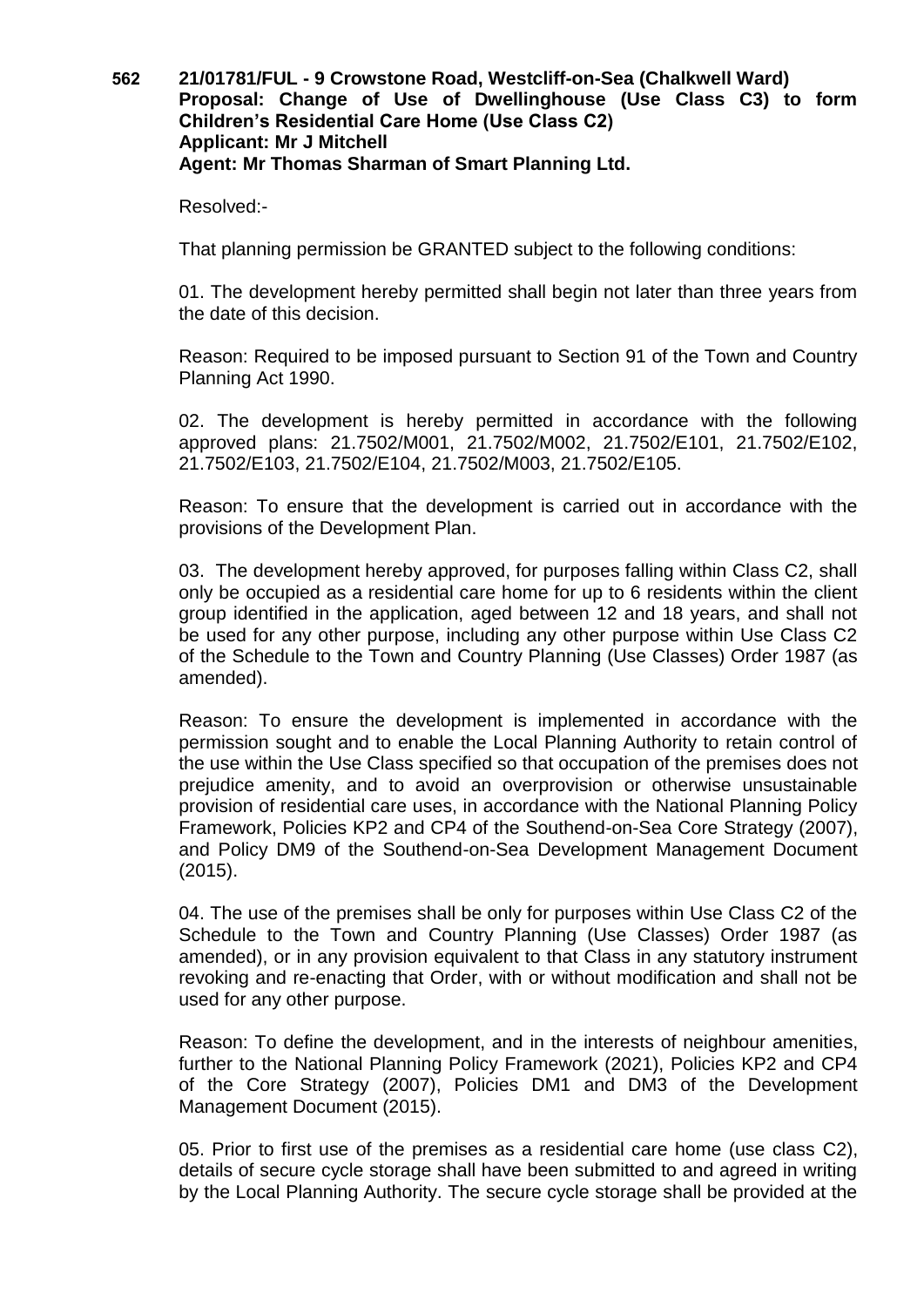site for the use of staff and residents in accordance with the agreed details for the lifetime of the development thereafter.

Reason: In the interests of accessibility further to the National Planning Policy Framework (2021), Policies KP2, CP3 and CP4 of the Southend-on-Sea Core Strategy (2007), and Policy DM15 of the Southend-on-Sea Development Management Document (2015).

06. Prior to first use of the premises as a residential care home (use class C2), details of refuse storage shall have been submitted to and agreed in writing by the Local Planning Authority. The approved refuse storage arrangements shall be provided at the site for the use of staff and residents in accordance with the agreed details for the lifetime of the development thereafter.

Reason: In the interests of neighbour and occupier amenities, further to the National Planning Policy Framework, Policies KP2 and CP4 of the Southend-on-Sea Core Strategy (2007), and Policies DM1, DM3 and DM8 of the Southend-on-Sea Development Management Document (2015).

The Local Planning Authority has acted positively and proactively in determining this application by assessing the proposal against all material considerations, including planning policies and any representations that may have been received and subsequently determining to grant planning permission in accordance with the presumption in favour of sustainable development, as set out within the National Planning Policy Framework. The detailed analysis is set out in a report on the application prepared by officers.

Informatives:

1. You are advised that in this instance the chargeable amount for the Community Infrastructure Levy (CIL) has been calculated as zero under the CIL Regulations 2010 (as amended) due to the specific nature of the use. However, should the nature of the use change then you are advised to contact the Planning and Building Control Group to discuss the requirement for planning permission and CIL liability.

2. You should be aware that in cases where damage occurs during construction works to the highway in implementing this permission that Council may seek to recover the cost of repairing public highways and footpaths from any party responsible for damaging them. This includes damage carried out when implementing a planning permission or other works to buildings or land. Please take care when carrying out works on or near the public highways and footpaths in the Borough.

3. The architect or applicant is reminded that additional water supplies for firefighting may be necessary for this development. The architect or applicant is urged to contact the Water Technical Officer at Service Headquarters, telephone 01376-576344.

4. There is clear evidence that the installation of Automatic Water Suppression Systems (AWSS) can be effective in the rapid suppression of fires. Essex County Fire & Rescue Service (ECFRS) therefore uses every occasion to urge building owners and developers to consider the installation of AWSS. ECFRS are ideally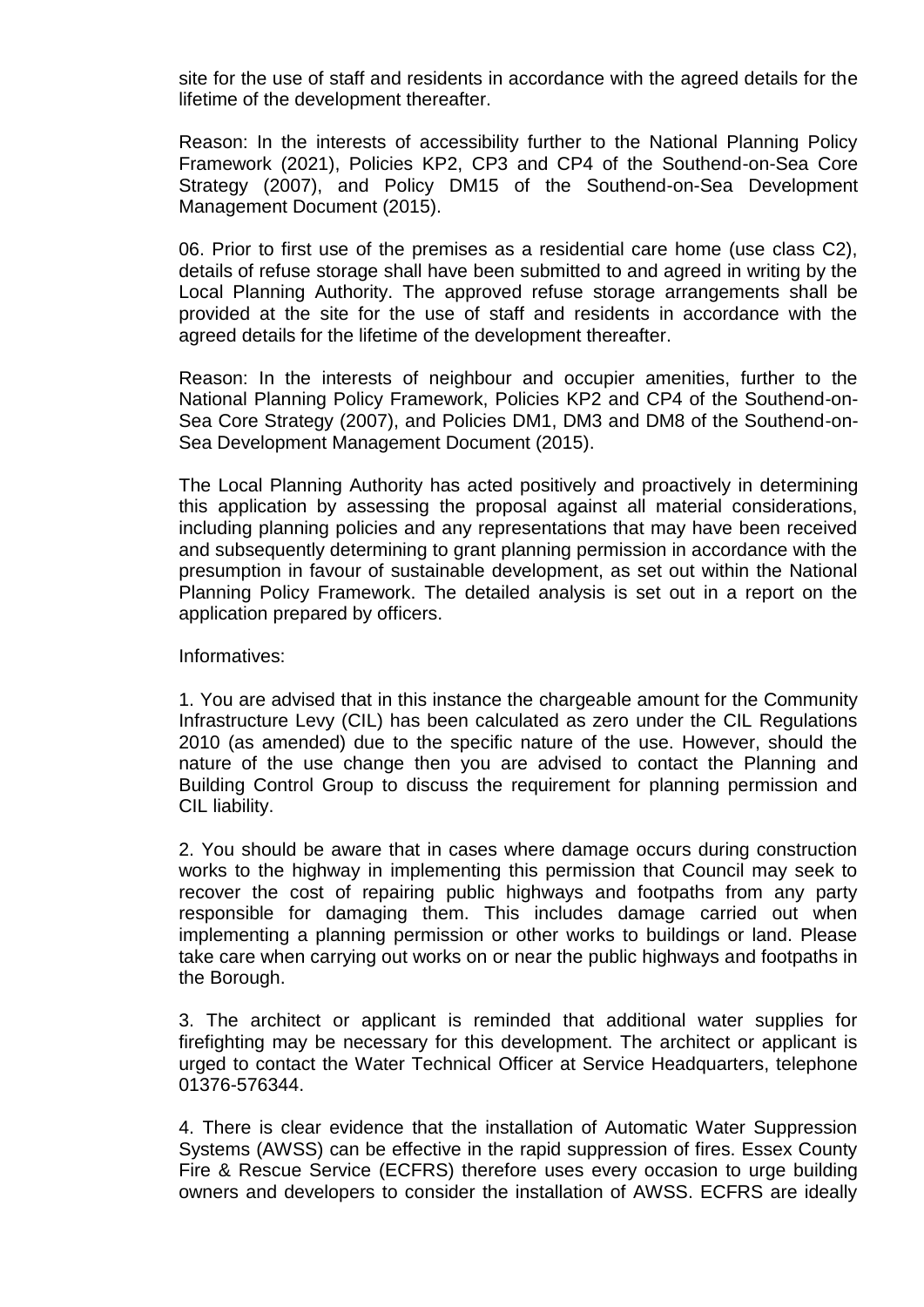placed to promote a better understanding of how fire protection measures can reduce the risk to life, business continuity and limit the impact of fire on the environment and to the local economy. Even where not required under Building Regulations guidance, ECFRS would strongly recommend a risk-based approach to the inclusion of AWSS, which can substantially reduce the risk to life and of property loss. We also encourage developers to use them to allow design freedoms, where it can be demonstrated that there is an equivalent level of safety and that the functional requirements of the Regulations are met.

5 The applicant is recommended to consider use of external CCTV at the front of the property in association with the use approved, for the safety of the residents of the building, its staff and visitors.

## **563 21/01813/FUL - 41 Alexandra Street, Southend-on-Sea (Milton Ward) Proposal: Erect single storey extension and convert existing store room at rear to form one self-contained flat Applicant: Mr S Wakefield Agent: Mr Paul Seager of APS Design Associates Ltd.**

Resolved:-

That planning permission be GRANTED subject to the following conditions:

01 The development hereby permitted shall begin no later than three years of the date of this decision.

Reason: Required to be imposed pursuant to Section 91 of the Town and Country Planning Act 1990

02 The development hereby permitted shall be carried out in accordance with the following approved plans: 3116-01; 3116-02; 3116-03B

Reason: To ensure that the development is carried out in accordance with the Development Plan.

03 Notwithstanding the information submitted with the application and otherwise hereby approved, no development above ground level shall take place until full details of the materials to be used on all the external elevations of the dwelling have been submitted to and approved in writing by the Local Planning Authority. The development shall only be carried out and completed in accordance with the approved details.

Reason: In the interests of visual amenity and to ensure that the appearance of the building makes a positive contribution to the character and appearance of the area. This is as set out in the National Planning Policy Framework (2021), Core Strategy (2007) policy KP2 and CP4, Development Management Document (2015) policy DM1, and advice contained in the Design and Townscape Guide (2009)

04 Before the construction of the proposed extension above ground floor slab level a Noise Impact Assessment must be conducted by a competent person, submitted to the Local Planning Authority and approved by them in writing. The document submitted shall assess the potential impact of existing noise sources on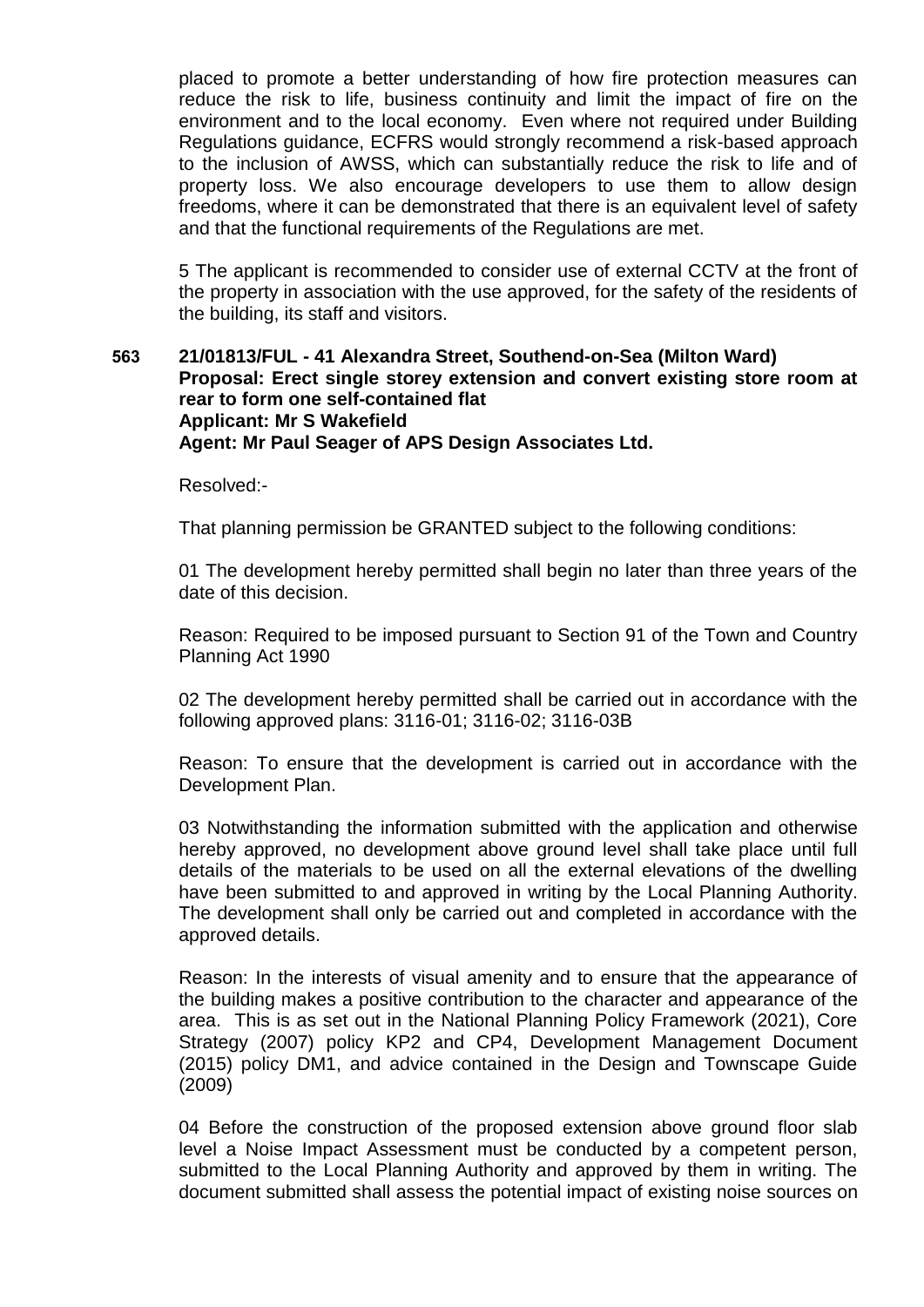the occupiers of the approved dwelling and provide full details of any mitigation to be used to provide adequate noise conditions for future occupiers of the dwelling. The assessment must be made using the appropriate standards and methodology for the noise sources and the relevant best practice. The dwelling otherwise hereby approved shall be implemented in full accordance with the details and mitigation provided in the Noise Impact Assessment before it is occupied and shall be maintained as such in perpetuity thereafter.

The mitigation provided in the report shall ensure that the internal ambient noise levels of the proposed development shall not exceed the guideline values in BS8233:2014 Table 4 as follows:

07:00 to 23:00 -Resting - Living room 35 dB LAeq,16hour -Dining - Dining room/area 40 dB LAeq,16hour -Sleeping/Daytime Resting - Bedroom 35 dB LAeq,16hour 23:00 to 07:00 -Sleeping/Night-time Bedroom 35 dB LAeq,8hour

External areas shall be designed to ensure that amenity areas are protected on all boundaries as to not exceed 50 dBLAeq,16hr. If a threshold level relaxation to 55 dBLAeq,16hr is required for external areas full justification shall be provided for this in the assessment.

Reason: In the interest of the residential amenity of future occupiers in accordance with the National Planning Policy Framework (2021), Policies KP2 and CP4 of the Core Strategy (2007), Policies DM1 and DM3 of the Development Management Document (2015).

05 Prior to the occupation of the dwelling hereby approved, details of refuse/recycling and cycle storage shall be submitted to and approved in writing by the Local Planning Authority. The approved details shall be provided and made available for use by the occupants of the dwelling hereby approved prior to its first occupation and shall be retained as such for the lifetime of the development.

Reason: In the interests of residential amenity for future occupants, to ensure the provision of adequate cycle parking and in the interests of visual amenity as set out in the National Planning Policy Framework (2021), Core Strategy (2007) Policies KP2 and CP4 and Policies DM1, DM8 and DM15 of the Development Management Document (2015) and the guidance within the Design and Townscape Guide (2009).

06 No development above ground level shall take place unless and until full details of the soft and hard landscape works have been submitted to and approved in writing by the local planning authority. The approved landscaping works shall be completed within the first planting season following the completion of the development hereby approved.

Reason: To safeguard the character and appearance of the surrounding area and the amenities of the occupants of the proposed development in accordance with Policies DM1 and DM3 of the Development Management Document (2015) and Policies KP2 and CP4 of the Core Strategy (2007).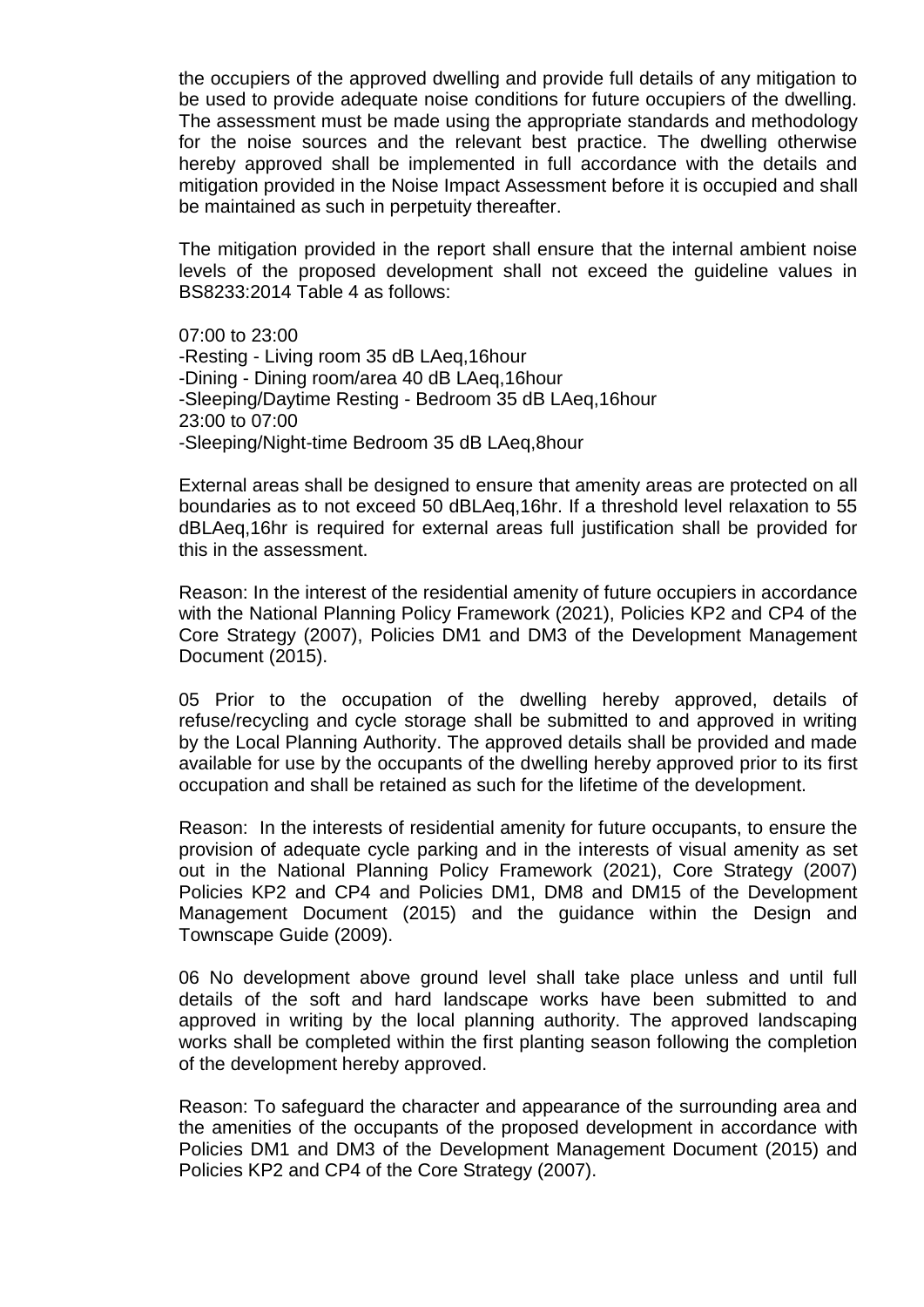07 The windows to the southern flank elevation of the development hereby approved shall only be glazed in obscure glass (the glass to be obscure to at least Level 4 on the Pilkington Levels of Privacy) and fixed shut, except for any top hung fan light which shall be a minimum of 1.7 metres above internal finished floor level of the room or area served by that window. In the case of multiple or doubleglazed units at least one layer of glass in the relevant units shall be glazed in obscure glass to at least Level 4 on the Pilkington scale.

Reason: To protect the privacy and environment of people in neighbouring residential properties, in accordance with the national Planning Policy Framework (2021), Core Strategy (2007) policy CP4, Development Management Document (2015) policy DM1 and the advice within the Design and Townscape Guide (2009).

08 Hours of construction works associated with this consent shall be 8am - 6pm Monday to Friday, 8am - 1pm Saturday. No works shall be carried out on Sundays or Bank Holidays.

Reason: In the interests of the residential amenity of the adjoining residents and to ensure that the development complies with the National Planning Policy Framework (2021), Core Strategy (2007) Policies KP2 and CP4, Development Management Document (2015) policies DM1 and DM3 and The Design and Townscape Guide (2009).

09 Notwithstanding the provisions of the Town and Country Planning (General Permitted Development) Order 2015 (as amended), or any Order or Act of Parliament revoking and re-enacting that Order with or without modification, no development shall be carried out at the development hereby approved specified within Schedule 2, Part 1, Classes A, AA, B and C of the Town and Country Planning (General Permitted Development) Order 2015 without the receipt of express planning permission in writing from the Local Planning Authority.

Reason: To enable the Local Planning Authority to regulate and control development in the interest of the amenity of neighbouring properties and to safeguard the character of the area in accordance the National Planning Policy Framework (2021), Core Strategy (2007) Policies KP2 and CP4, Development Management Document (2015) Policy DM1 and the Southend Design and Townscape Guide (2009).

10 A scheme detailing how at least 10% of the total energy needs of the development will be supplied, where feasible, using on site renewable sources must be submitted to and agreed in writing by the Local Planning Authority and implemented in full prior to the first occupation of the development. This provision shall be made for the lifetime of the development.

Reason: In the interests of providing sustainable development in accordance with Policy KP2 of the Southend-on-Sea Core Strategy (2007), and Policy DM2 of the Southend-on-Sea Development Management Document (2015).

11. Water efficient design measures as set out in Policy DM2 (iv) of the Development Management Document to limit internal water consumption to 105 litres per person per day (lpd) (110 lpd when including external water consumption), including measures of water efficient fittings, appliances and water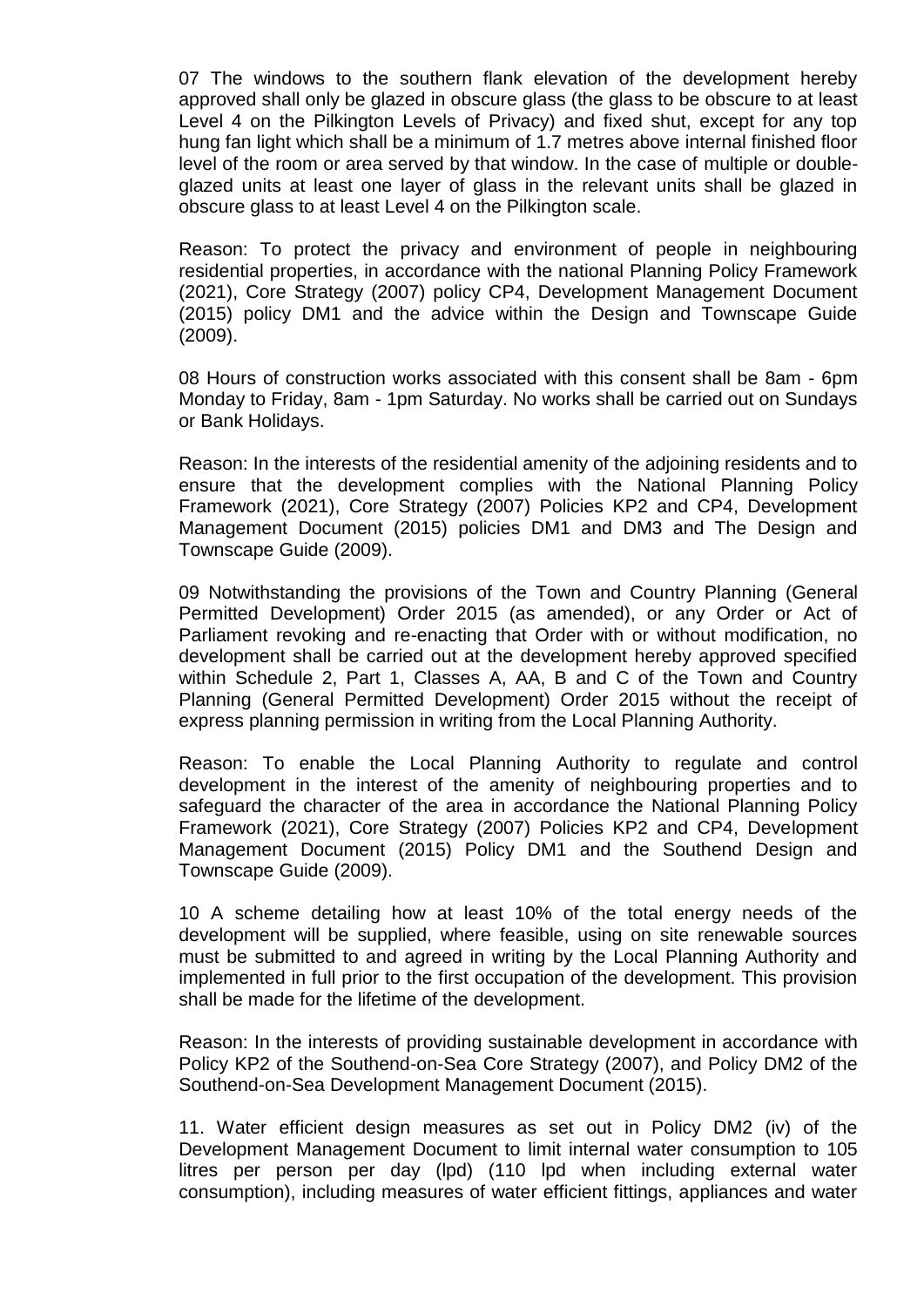recycling systems shall be installed and made available for use prior to the first occupation of the development hereby approved and retained in perpetuity.

Reason: To minimise the environmental impact of the development through efficient use of water in accordance with the National Planning Policy Framework (2021), Policy KP2 of the Southend-on-Sea Core Strategy (2007), Policy DM2 of the Southend-on-Sea Development Management Document (2015) and the advice contained within the Southend-on-Sea Design and Townscape Guide (2009).

Informatives:

1. Please note that the development the subject of this application is liable for a charge under the Community Infrastructure Levy (CIL) Regulations 2010 (as amended) and it is the responsibility of the landowner(s) to ensure they have fully complied with the requirements of these regulations. A failure to comply with the CIL regulations in full can result in a range of penalties. For full planning permissions, a CIL Liability Notice will be issued by the Council as soon as practicable following this decision notice. For general consents, you are required to submit a Notice of Chargeable Development (Form 5) before commencement; and upon receipt of this, the Council will issue a CIL Liability Notice including details of the chargeable amount and when this is payable. If you have not received a CIL Liability Notice by the time you intend to commence development it is imperative that you contact S106andCILAdministration@southend.gov.uk to avoid financial penalties for potential failure to comply with the CIL Regulations 2010 (as amended). If the chargeable development has already commenced, no exemption or relief can be sought in relation to the charge and a CIL Demand Notice will be issued requiring immediate payment. Further details on CIL matters can be found on the Planning Portal (www.planningportal.co.uk/info/200136/policy\_and\_legislation/ 70/community\_infrastructure\_levy) or the Council's website (www.southend.gov.uk/cil).

2. You should be aware that in cases where damage occurs during construction works to the highway in implementing this permission that Council may seek to recover the cost of repairing public highways and footpaths from any party responsible for damaging them. This includes damage carried out when implementing a planning permission or other works to buildings or land. Please take care when carrying out works on or near the public highways and footpaths in the Borough.

**564 21/01907/FUL - 208A York Road, Southend-on-Sea (Kursaal Ward) Proposal: Change of use from 6-person house in multiple occupation (Class C4) to 8-person house in Multiple Occupation (Sui Generis). Applicant: Mr M Nunn Agent: Mr Michael Coates-Evans of Town Planning Expert**

Resolved:-

That planning permission be REFUSED for the following reason:

01 The proposed development would create additional pressures on reasonably required use of the internal shared facilities by the HMO's existing occupants and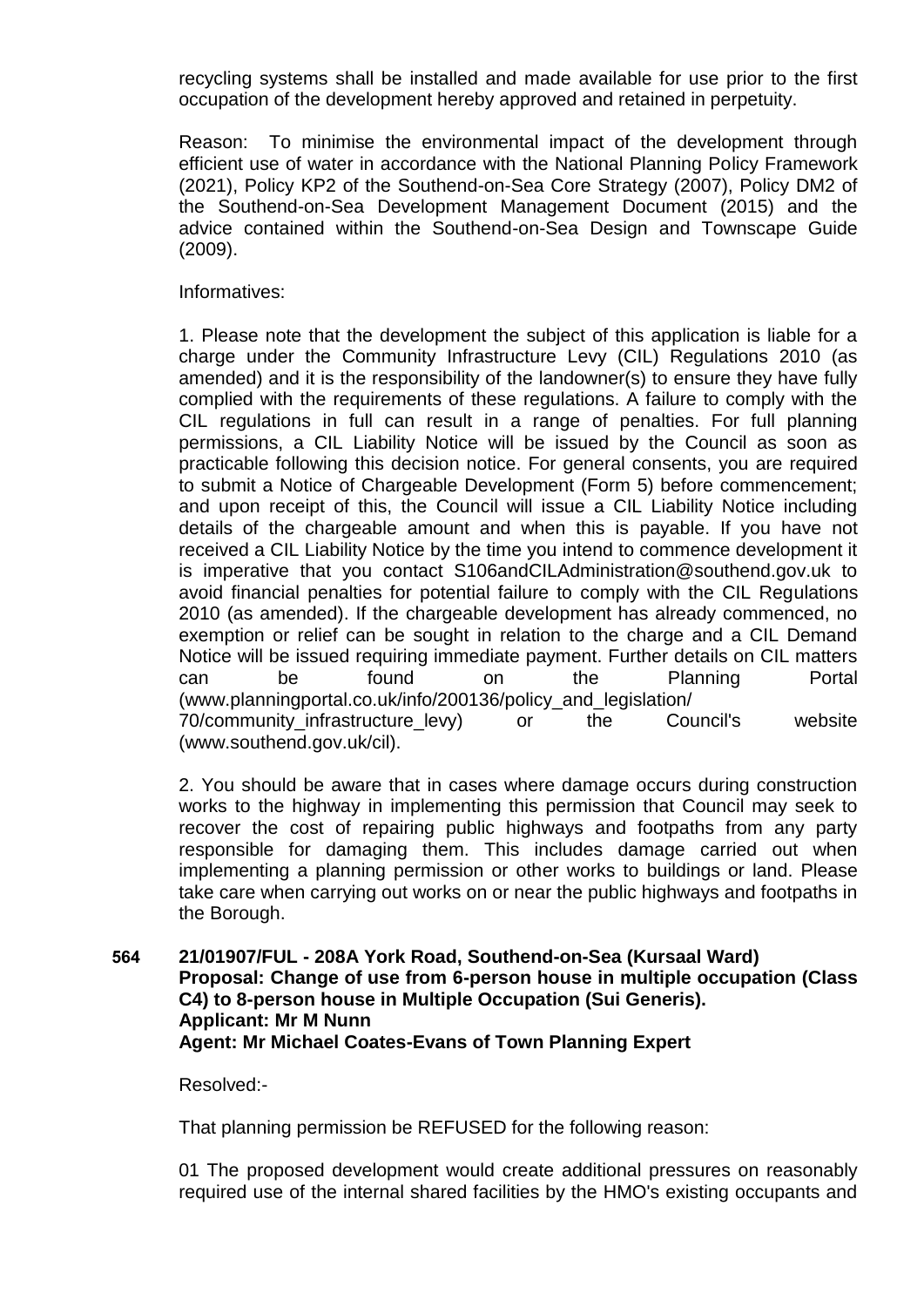this would give rise to a significantly harmful impact on the living conditions of those existing occupiers. This is unacceptable and contrary to the National Planning Policy Framework (2021), Policy CP4 of the Core Strategy (2007) and Policies DM1 and DM8 of Development Management Document (2015).

The Local Planning Authority has acted positively and proactively in determining this application by identifying matters of concern with the proposal and clearly setting these out in the reason(s) for refusal. Furthermore, Members of the planning committee which took the decision to refuse planning permission based their view on a detailed report prepared by officers and have considered whether there are opportunities to amend the development to address this harm. Where a potential way forward has been identified, this has been communicated to the Applicant.

## **565 21/01945/AMDT - 52 High Street, Leigh-on-Sea (Leigh Ward) Proposal: Application to remove condition 13 to allow for outside seating on the public highway (Minor Material Amendment of Planning Permission 20/01518/AMDT dated 06/01/2021) Applicant: Mr J Batson Agent: Mr Colin Stone of Stone Me Ltd.**

Mr Sverdloff, a local resident, spoke as an objector to the application.

Resolved:-

That planning permission be GRANTED subject to the following conditions:

01 The development hereby permitted shall begin not later than 4th April 2021.

Reason: Required to be imposed pursuant to Section 91 of the Town and Country Planning Act 1990

02 The development hereby permitted shall be carried out and operated in accordance with the following approved plans 17-Clarendon-04 Rev A, 1920-06a, 1920-03c, 1920-05c,

Reason: To ensure that the development is carried out in accordance with the Development Plan.

03 The materials for the development hereby approved shall only be matt black stained timber featheredged weatherboarding for the walls and dormer cheeks, black painted acoya timber with 6mm laminated safety glass to BS6206 for the windows and doors, black painted wrought iron for the terrace balustrade, black quarry tiles for the terrace flooring, red stock brick slips, lead capping and traditional clay pots for the flue chimney, no change to the existing roof covering or guttering, black painted timber gates to waste storage area and cycle storage areas.

Reason: To safeguard character and appearance of the historic building and the surrounding Leigh Old Town Conservation Area in accordance with Policies KP2 and CP4 of the Core Strategy (2007) and Policies DM1, DM3, DM5 and DM6 of the Development Management Document (2015) and advise contained within the Southend Design and Townscape Guide (2009).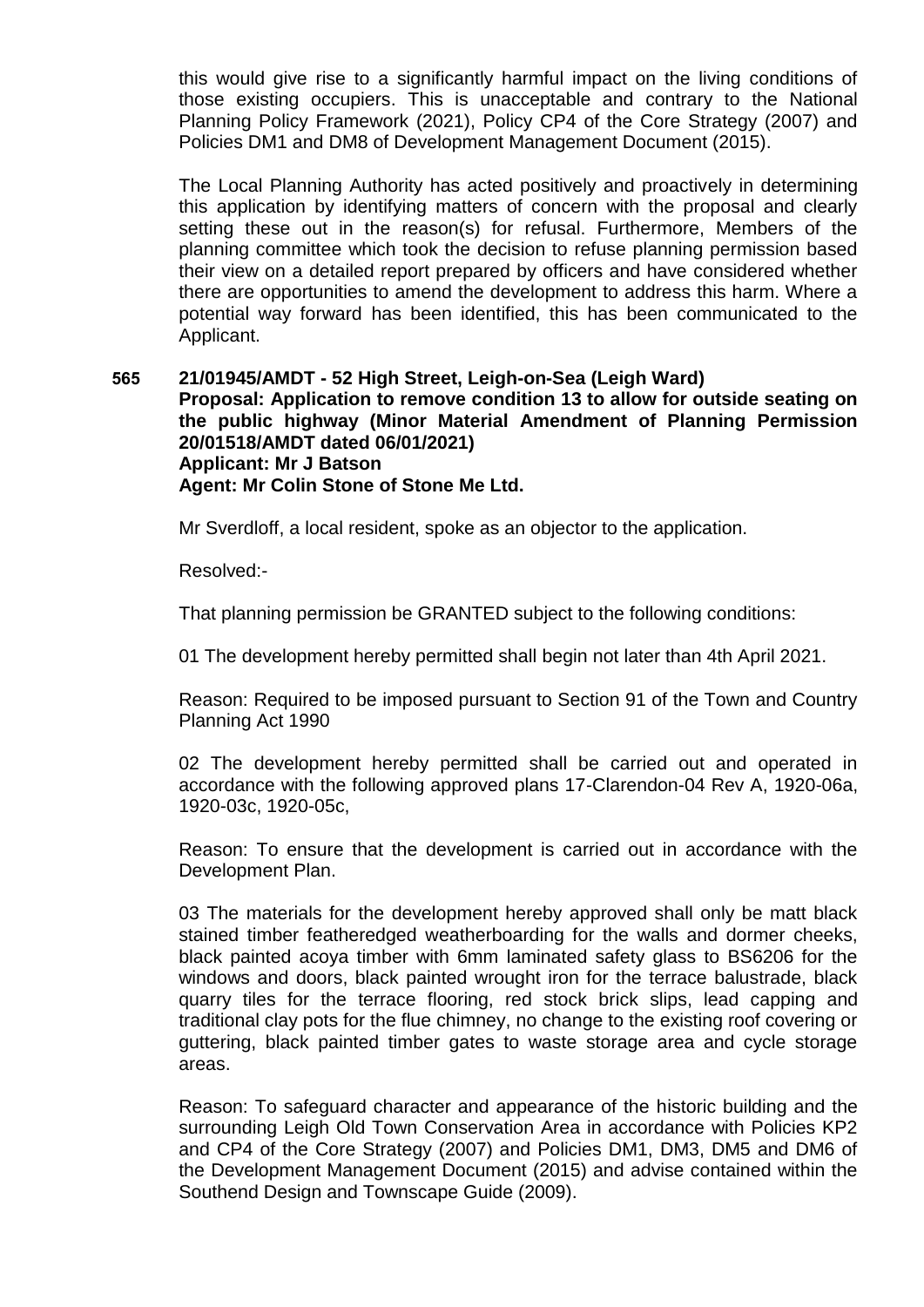04 Prior to the first occupation of the building for A3 purposes, the windows and doors shall be installed in full accordance with the details set out on plan reference 1920-05C and the terrace balustrading shall be black painted 16mm bars with finial style F (W Farthing & Sons) and flat top posts as previously submitted to and approved in writing by the local planning authority under the approval of details application reference 18/01760/AD (condition 04) or alternative refuse and recycling details that have previously been submitted to the local planning authority and approved in writing under the terms of this condition. The development shall be implemented in accordance with the approved details from first occupation for the proposed use and be maintained as such in perpetuity.

Reason: A condition is needed to safeguard character and appearance of the historic building and the surrounding Leigh Old Town Conservation Area in accordance with Policies KP2 and CP4 of the Core Strategy (2007) and Policies DM1, DM3, DM5 and DM6 of the Development Management Document (2015) and advise contained within the Southend Design and Townscape Guide (2009).

05 Prior to the first occupation of the building for A3 purposes, the refuse and recycling arrangements shall be implemented in full accordance with the details previously submitted to and approved in writing by the local planning authority under the approval of details application reference 18/01760/AD (condition 05) or alternative refuse and recycling details that have previously been submitted to the local planning authority and approved in writing under the terms of this condition. The development shall be implemented in accordance with the approved details from first occupation for the proposed use and be maintained as such in perpetuity.

Reason: To ensure that the development is satisfactorily serviced and that satisfactory waste management is undertaken in the interests of highway safety and visual amenity and to protect the character of the surrounding conservation area, in accordance with Policies KP2, CP3 and CP4 of the Core Strategy (2007) and Policies DM1, DM5 and DM15 of the Development Management Document (2015).

06 Prior to the first occupation of the building for A3 purposes the staff cycle parking arrangements shall be implemented in full accordance with the details previously submitted to and approved in writing by the local planning authority under the approval of details application reference 18/01760/AD (condition 06) or alternative staff cycling storage details that have previously been submitted to the local planning authority and approved in writing under the terms of this condition. The development shall be implemented in accordance with the approved details from first occupation for the proposed use and be maintained as such in perpetuity.

Reason: To ensure the provision of adequate cycle parking in accordance with policies DM8 and DM15 of the Development Management Document (2015).

07 Prior to the first occupation of the building for A3 purposes the chimney extraction flue shall be installed in full accordance with the details which have been previously submitted to and approved in writing by the local planning authority under the approval of details application reference 18/01760/AD (condition 07) or alternative chimney and extraction flue details that have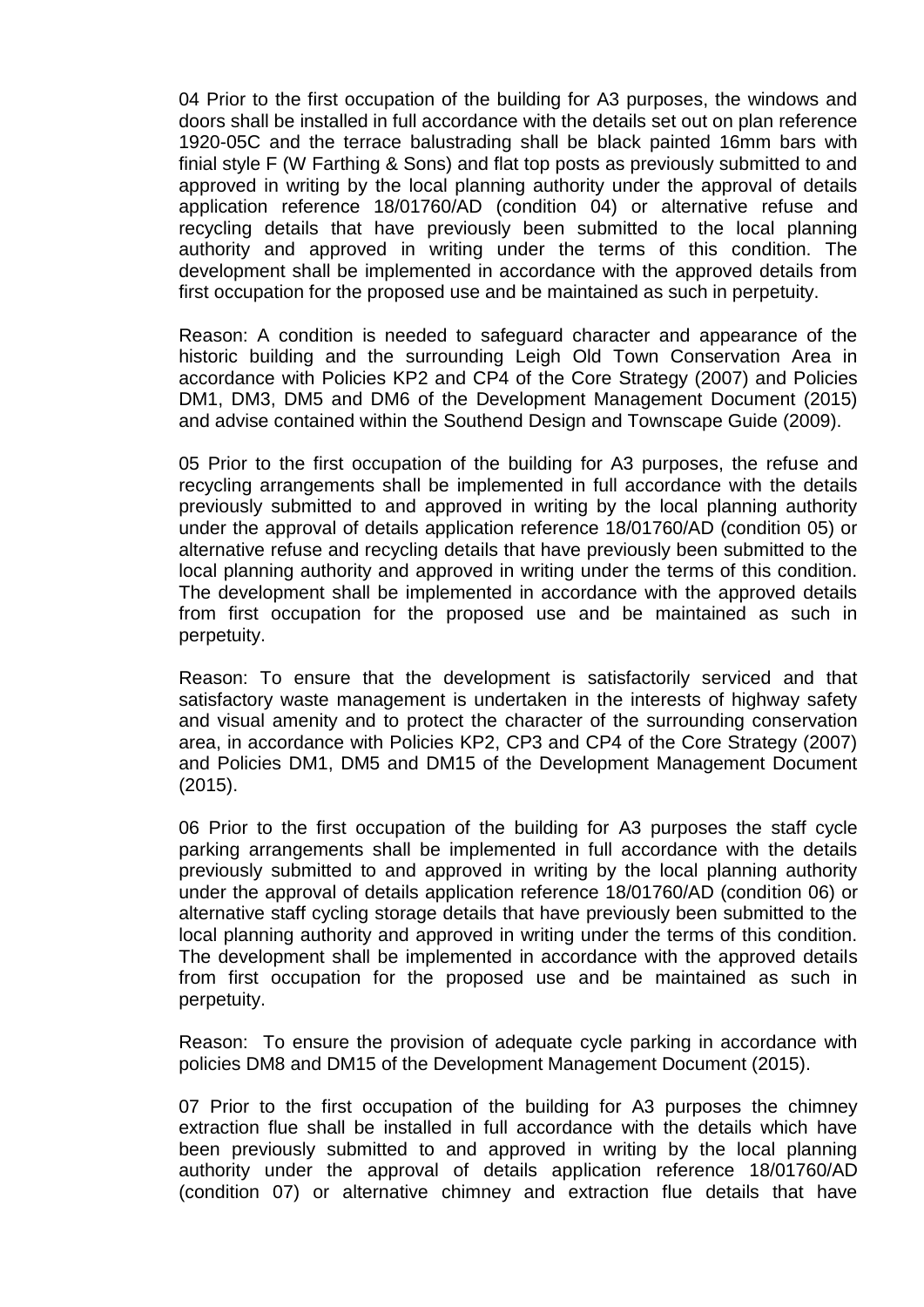previously been submitted to the local planning authority and approved in writing under the terms of this condition. The development shall only be implemented in accordance with the approved details from first occupation for the proposed use and be maintained as such in perpetuity.

Reason: A condition is needed in order to protect the amenities of occupiers of the development surrounding occupiers and to protect the character and visual amenities of the conservation area in accordance with policies KP2 and CP4 of the Core Strategy (2007) and Policies DM1, DM3, DM5 and DM6 of the Development Management Document 2015.

08 Prior to the first occupation of the building for A3 purposes, extraction and odour control equipment, and associated noise mitigation measures, shall be installed in full accordance with the details which have been previously submitted to and approved in writing by the local planning authority under the approval of details application reference 18/01760/AD (condition 08) or alternative extraction and odour control details and associated noise mitigation that have previously been submitted to the local planning authority and approved in writing under the terms of this condition. The installation of extraction equipment shall be carried out in full accordance with the approved details and any noise and odour mitigation measures undertaken in association with the agreed details before the use hereby approved is commenced. With reference to BS4142 the noise rating level arising from all plant and extraction/ventilation equipment shall be at least 5dbB(A) below the prevailing background at 3.5 metres from the ground floor facades and 1m from all other facades of the nearest noise sensitive property with no tonal or impulsive character. The rating level of noise for all activities (including amplified and unamplified music and human voices) shall be at least 10dB(A) below the background noise to ensure inaudibility in noise sensitive premises.

Reason: In order to protect the amenities of the surrounding occupiers in accordance with policies KP2 and CP4 of the Core Strategy (2007) and Policies DM1 and DM3 of the Development Management Document (2015).

09 The class A3 (restaurant) use hereby permitted shall not be open to customers outside the following times: 09:00 until 24:00 hours on Monday to Sundays including Bank Holidays from May through to and including September and 12:00 until 24:00 hours Mondays to Sundays including bank holidays from October through to and including April. The ancillary takeaway element of this operation shall not be available to customers outside the following times: 09:00 and 21:00 Mondays to Sundays including bank Holidays.

Reason: In order to protect the amenities of occupiers of surrounding occupiers in accordance with policies KP2 and CP4 of the Core Strategy (2007) and Policies DM1 and DM3 of the Development Management Document (2015).

10 The entire raised terrace area in front of the building shall not be used by customers for the consumption of food or drink or for smoking from 22:00 hours until the close of business on all days. Additionally, all doors accessing the terrace shall be closed, except temporarily for access and egress, from 22:00 to 09:00 on all days.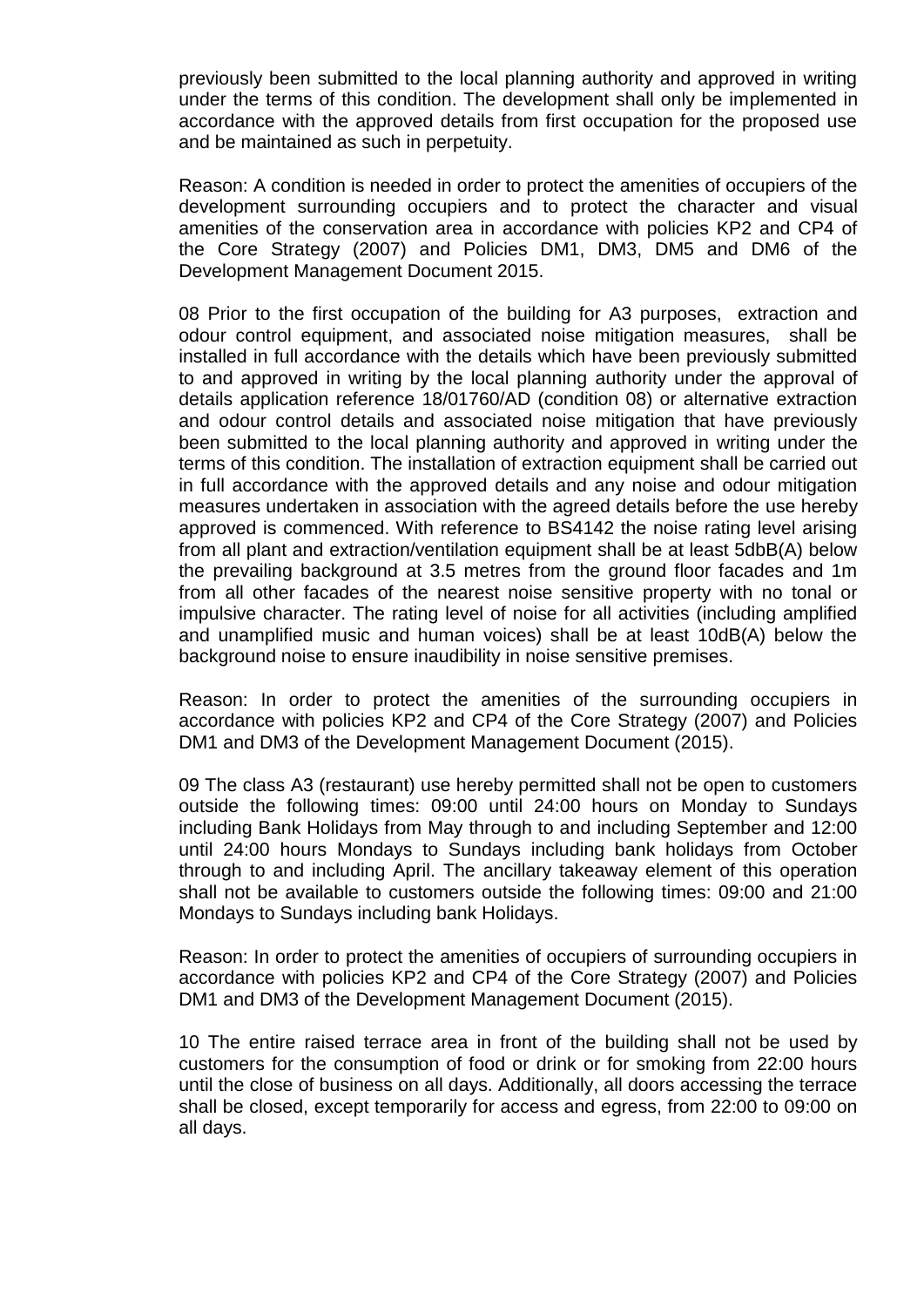Reason: In order to protect the amenities of surrounding occupiers in accordance with policies KP2 and CP4 of the Core Strategy (2007) and Policies DM1 and DM3 of the Development Management Document (2015

11 No deliveries or refuse collection shall be taken at or despatched from the A3 use hereby permitted other than between the hours of 07:00 to 18:00hours Mondays to Fridays and 08:00 to 13:00hours on Saturdays and not at any time on Sundays, Bank or Public Holidays.

Reason: In order to protect the amenities of occupiers of the development surrounding occupiers in accordance with policies KP2 and CP4 of the Core Strategy (2007) and Policies DM1 and DM3 of the Development Management Document (2015).

12 Construction works associated with this permission shall not take place outside 08:00 hours to 18:00 hours Mondays to Fridays and 08:00 hours to 13:00 hours on Saturdays and at no time Sundays or Bank Holidays.

Reason: In order to protect the amenities surrounding occupiers and to protect the character the area in accordance with policies KP2 and CP4 of the Core Strategy (2007) and Policies DM1 and DM3 of the Development Management Document (2015).

13 The outside seating area at ground level in front of the building shall be managed in strict accordance with the Management Plan for the Siting of Benches at 52 High Street, Leigh-on-Sea SS9 2EN reference 1920-Rev A dated 12/11/21 for the lifetime of the development or any other management plan which has previously been submitted to and agreed in writing by the Local Planning Authority under the terms of this condition, with the exception of the hours of use of this area which shall be as set out in condition 15 of this consent.

Reason: To protect residential amenity and general environmental quality in accordance with the National Planning Policy Framework (2021), Policies KP2 and CP4 of the Core Strategy (2007), Policies DM1 and DM3 of the Development Management Document (2015) and the advice contained within the Design and Townscape Guide (2009).

14 The privacy screen to the east end of the terrace shall be installed in full accordance with the details agreed under application reference 21/00484/AD or alternative privacy screen details that have previously been submitted to the local planning authority and approved in writing under the terms of this condition. The screen shall be retained for the lifetime of the development in accordance with the approved details.

Reason: To protect the privacy and environment of people in new and neighbouring residential properties, in accordance with the National Planning Policy Framework (2021), Core Strategy (2007) policy CP4, Development Management Document (2015) policy DM1, and advice contained within the Design and Townscape Guide (2009)

15 The entire customer seating area at ground level in front of the building shall not be used by customers for the consumption of food or drink or for smoking from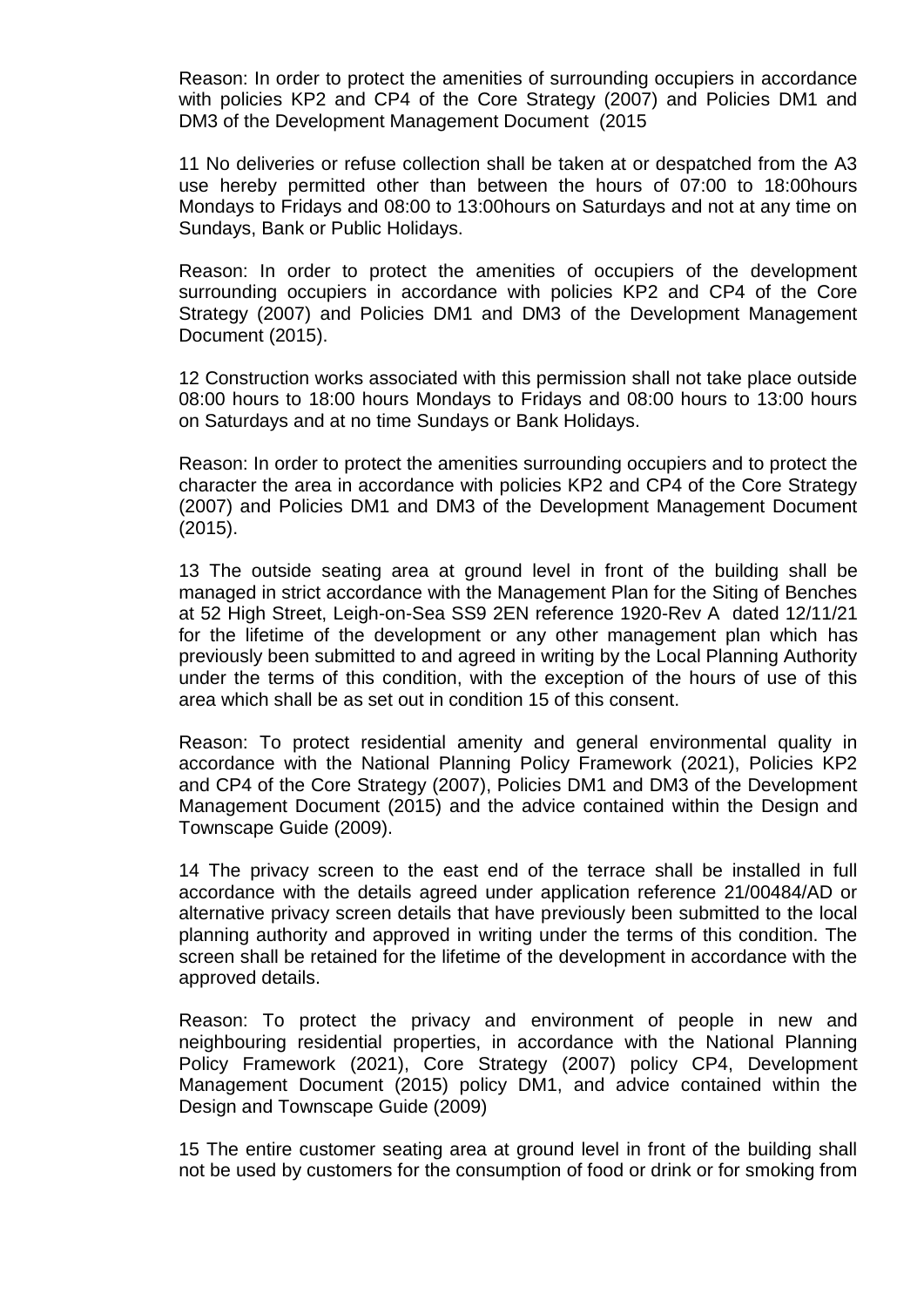21:00 hours until the close of business on all days. The customer seating at ground level hereby agreed shall not be fixed to the ground at any time.

Reason: In order to protect the amenities of surrounding occupiers in accordance with policies KP2 and CP4 of the Core Strategy (2007) and Policies DM1 and DM3 of the Development Management Document (2015).

16 The entire customer seating area at ground level in front of the building hereby permitted is consented for a limited period only from the date of this permission until the 31<sup>st</sup> October 2022 only. At the end of this period the entirety of the customer seating at ground level in front of the building hereby permitted shall be entirely removed from the site and the land restored to its condition before the development took place.

Reason: For the avoidance of doubt and in the interests of amenity in accordance with the National Planning Policy Framework (2021) and Policies KP1 and KP2 of the Core Strategy (2007).

The Local Planning Authority has acted positively and proactively in determining this application by assessing the proposal against all material considerations, including planning policies and any representations that may have been received and subsequently determining to grant planning permission in accordance with the presumption in favour of sustainable development, as set out within the National Planning Policy Framework. The detailed analysis is set out in a report on the application prepared by officers.

#### **Informatives**

01 You are advised that as the proposed development equates to less than 100 sqm of additional floorspace so the development benefits from a Minor Development Exemption under the Community Infrastructure Levy Regulations 2010 (as amended) and as such no charge is payable. See www.southend.gov.uk/cil for further details about CIL.

02 The applicant is advised that some elements of the terrace and flue casing that have been installed on the rear roofslope do not accord with the previously approved details or the current application and are therefore unauthorised. These details need to be returned to the approved details. Failure to do this within a timely manner is likely to result in enforcement action.

03 The applicant is advised that compliance with this decision notice does not bestow compliance with other regulatory frameworks. In particular, your attention is drawn to the statutory nuisance provisions within the Environmental Protection Act 1990 (as amended) and also to the relevant sections of the Control of Pollution Act 1974. Contact 01702 215005 for more information.

04 The applicant is reminded that this permission does not bestow compliance with the Food Safety and Hygiene (England) Regulations 2014 or any other provision so enacted, such as those located within the Food Safety Act 1990. Applicants should contact the Council's Environmental Health Officer for more advice on 01702 215005 or at Regulatory Services Department, Southend-on-Sea Borough Council, Civic Centre, Victoria Avenue, Southend SS2 6ZG The applicant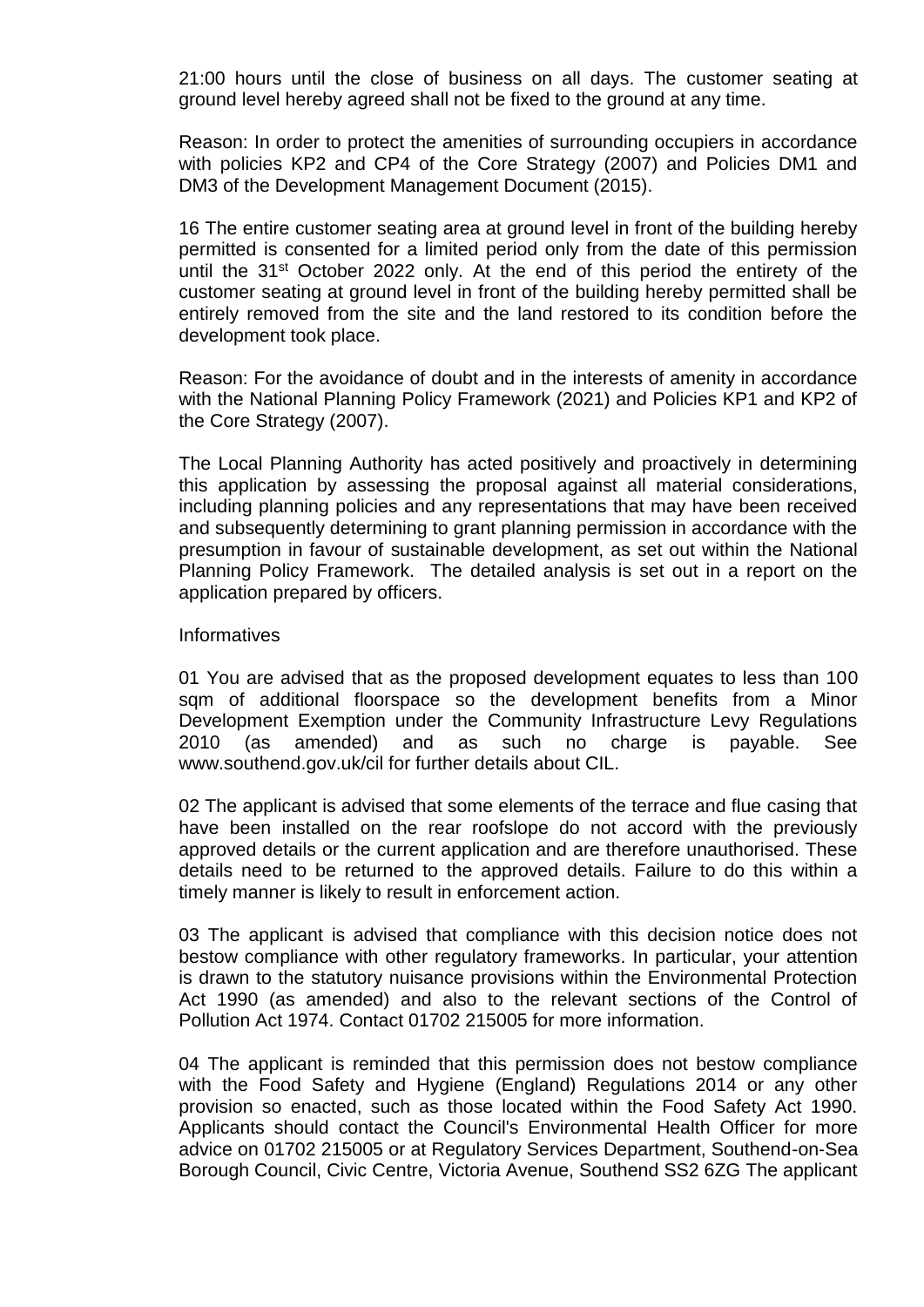is advised that any waste food collection must be undertaken by a licenced operator.

05 You should be aware that in cases where damage occurs during construction works to the highway in implementing this permission that Council may seek to recover the cost of repairing public highways and footpaths from any party responsible for damaging them. This includes damage carried out when implementing a planning permission or other works to buildings or land. Please take care when carrying out works on or near the public highways and footpaths in the Borough.

06 The applicant is advised that a separate licence will be required from the Council in relation to use of public highway land.

## **566 21/02084/FUL - Land Rear of Southend Mosque and Islamic Trust, 191 - 197 West Road, Westcliff on Sea (Prittlewell Ward) Proposal: Erect 2no. dwellinghouses with associated amenity and parking Applicant: Mr Jerry O'Connor Agent: Ankur Architects**

Resolved:-

That planning permission be GRNATED subject to the following conditions:

GRANT PLANNING PERMISSION subject to the following conditions:

01 The development hereby permitted shall begin not later than three years from the date of this decision.

Reason: Required to be imposed pursuant to Section 91 of the Town and Country Planning Act 1990

02 The development hereby permitted shall be carried out in accordance with the following approved 01, 11, 12-P1, 13-P1, 14, 15-P1, 16-P1, 17-P1, 18, 19-P1, 20- P1, 26.

Reason: To ensure that the development is carried out in accordance with the Development Plan.

03 Notwithstanding the details shown on the plans submitted and otherwise hereby approved, no construction works other than construction up to ground floor slab level shall take place unless and until full product details of the materials to be used on all the external elevations of the development hereby approved, including walls including decorative brickwork elements, roof, windows and doors, fascia and soffits, rainwater goods and boundaries have been submitted to and approved in writing by the Local Planning Authority. The development shall be carried out in accordance with the approved details before it is brought into first use.

Reason: To safeguard the visual amenities of the area, in accordance with the National Planning Policy Framework (2021) Core Strategy (2007) policies KP2 and CP4, Development Management Document (2015) Policy DM1 and advice contained within the Southend Design and Townscape Guide (2009).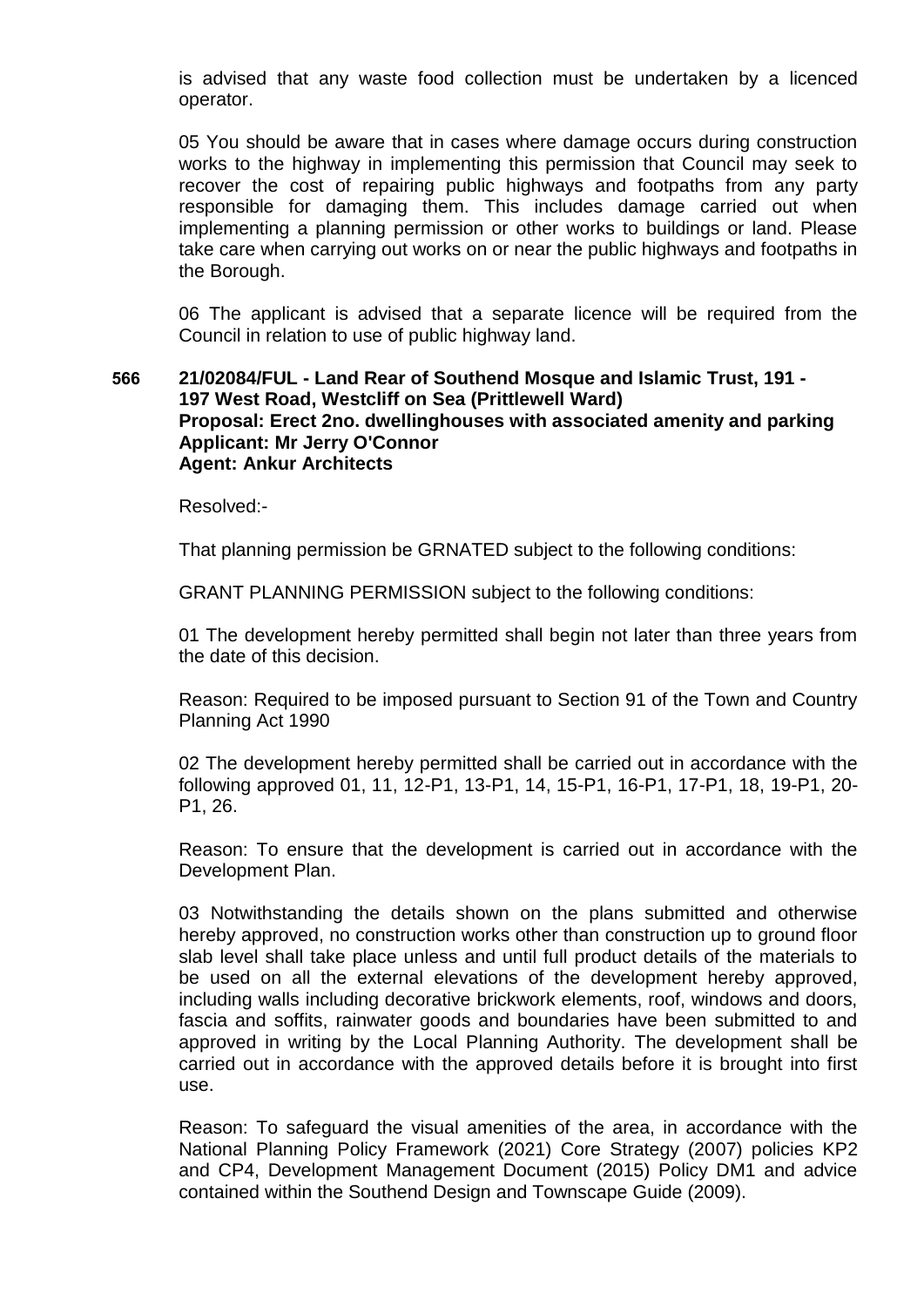04 The northeast panes of the first floor window on the east elevation of the northern most property and the two first floor bathroom windows of the development hereby approved shall only be glazed in obscure glass (the glass to be obscure to at least Level 4 on the Pilkington Levels of Privacy, or such equivalent as may be agreed in writing with the Local Planning Authority ) and fixed shut up to a height of not less than 1.7m above the relevant room's internal finished floor level before the occupation of the extension hereby approved and the windows shall be retained as such in perpetuity. In the case of multiple or double glazed units at least one layer of glass in the relevant units shall be glazed in obscure glass to at least Level 4.

Reason: To protect the privacy and environment of people in proposed and neighbouring residential properties, in accordance with the National Planning Policy Framework (2021), Core Strategy (2007) policy CP4, Development Management Document (2015) policy DM1, and advice contained within the Design and Townscape Guide (2009).

05 Notwithstanding the details shown on the plans submitted and otherwise hereby approved, no construction works other than construction up to ground floor slab level shall take place until full details of both hard and soft landscape works to be carried out at the site have been submitted to and approved in writing by the Local Planning Authority. The approved hard landscaping works shall be carried out prior to first occupation of the development and the soft landscaping works within the first planting season following first occupation of the development, unless otherwise agreed in writing by the Local Planning Authority. The details submitted shall include, but not limited to:-

(i) Existing and proposed finished site levels or contours.

(ii) Details of means of enclosure, of the site including any gates or boundary walls and fencing.

(iii) Hard surfacing materials.

(iv) Full details of the number, size and location of the trees, shrubs and plants to be retained and planted together with a planting specification and tree management plan.

(v) Details of measures to enhance biodiversity within the site.

Any trees or shrubs dying, removed, being severely damaged or becoming seriously diseased within five years of planting shall be replaced with trees or shrubs of such size and species as may be agreed with the Local Planning Authority.

Reason: In the interests of the visual amenity of the area and the amenities of occupiers and to ensure a satisfactory standard of landscaping pursuant to Policy DM1 of the Development Management Document (2015) and Policy CP4 of the Core Strategy (2007)

06 The 2 car parking spaces and the associated new vehicular accesses for the spaces to access the public highway at the site as shown on approved plan 13-P1 shall be provided and made available for use prior to the first occupation of the dwellings hereby approved. The car parking spaces and the associated vehicular access to and from the public highway shall thereafter be permanently retained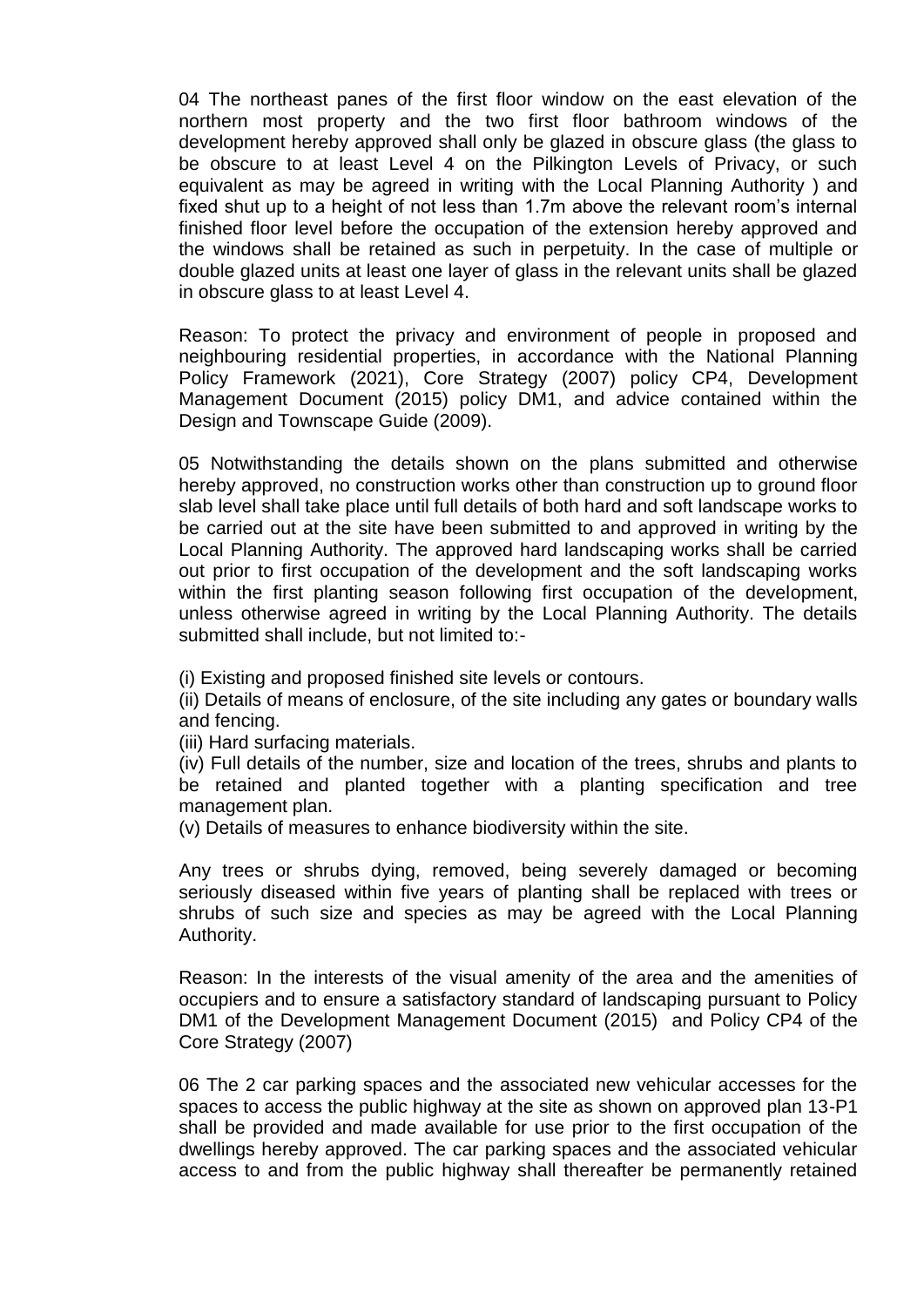solely for the parking of vehicles and the accessing of the car parking spaces in connection with the occupiers of the dwellings hereby approved and their visitors.

Reason: To ensure that satisfactory off-street car parking is provided in the interests of residential amenity and highways efficiency and safety, in accordance with the National Planning Policy Framework (2021), Core Strategy (2007) policy KP2, Development Management Document (2015) policy DM15 and the Southend Design and Townscape Guide (2009).

07 A scheme detailing how at least 10% of the total energy needs of the development will be supplied using on site renewable sources shall be submitted to, agreed in writing by the Local Planning Authority and implemented in full in accordance with the approved details prior to the first occupation of the development hereby approved. This provision shall be made for the lifetime of the development.

Reason: To minimise the environmental impact of the development through efficient use of resources and better use of sustainable and renewable resources in accordance with the National Planning Policy Framework (2021), Core Strategy (2007) policy KP2 and CP4, Development Management Document (2015) policy DM2 and the Southend Design and Townscape Guide (2009).

08 Prior to occupation of the development hereby approved, appropriate water efficient design measures as set out in Policy DM2 (iv) of the Development Management Document to limit internal water consumption to 105 litres per person per day (lpd) (110 lpd when including external water consumption), to include measures of water efficient fittings, appliances and water recycling systems such as grey water and rainwater harvesting shall be implemented for the whole development and retained in perpetuity.

Reason: To minimise the environmental impact of the development through efficient use of water in accordance with the National Planning Policy Framework (2021), Core Strategy (2007) Policy KP2, Development Management Document (2015) Policy DM2 and Design and Townscape Guide (2009).

09 The development hereby approved shall be carried out in a manner to ensure the dwellings comply with building regulation M4 (2) 'accessible and adaptable dwellings' before they are occupied.

Reason: To ensure the residential units hereby approved provides a high quality and flexible internal layout to meet the changing needs of residents in accordance with National Planning Policy Framework (2021), Core Strategy (2007) policy KP2, Development Management Document (2015) policy DM8 and the advice contained in the Southend Design and Townscape Guide.

10 No drainage infrastructure, including earthworks, associated with this development hereby approved shall be undertaken until details of the design implementation; maintenance and management of a scheme for surface water drainage works (incorporating Sustainable Urban Drainage (SuDs) Principles in line with The Sustainable Drainage Systems Design Guide for Essex Minor Applications https://www.essexdesignguide.co.uk/suds/further-guidance/minorapplications/ ) have been submitted to and approved in writing by the Local Planning Authority. The approved scheme shall be implemented in accordance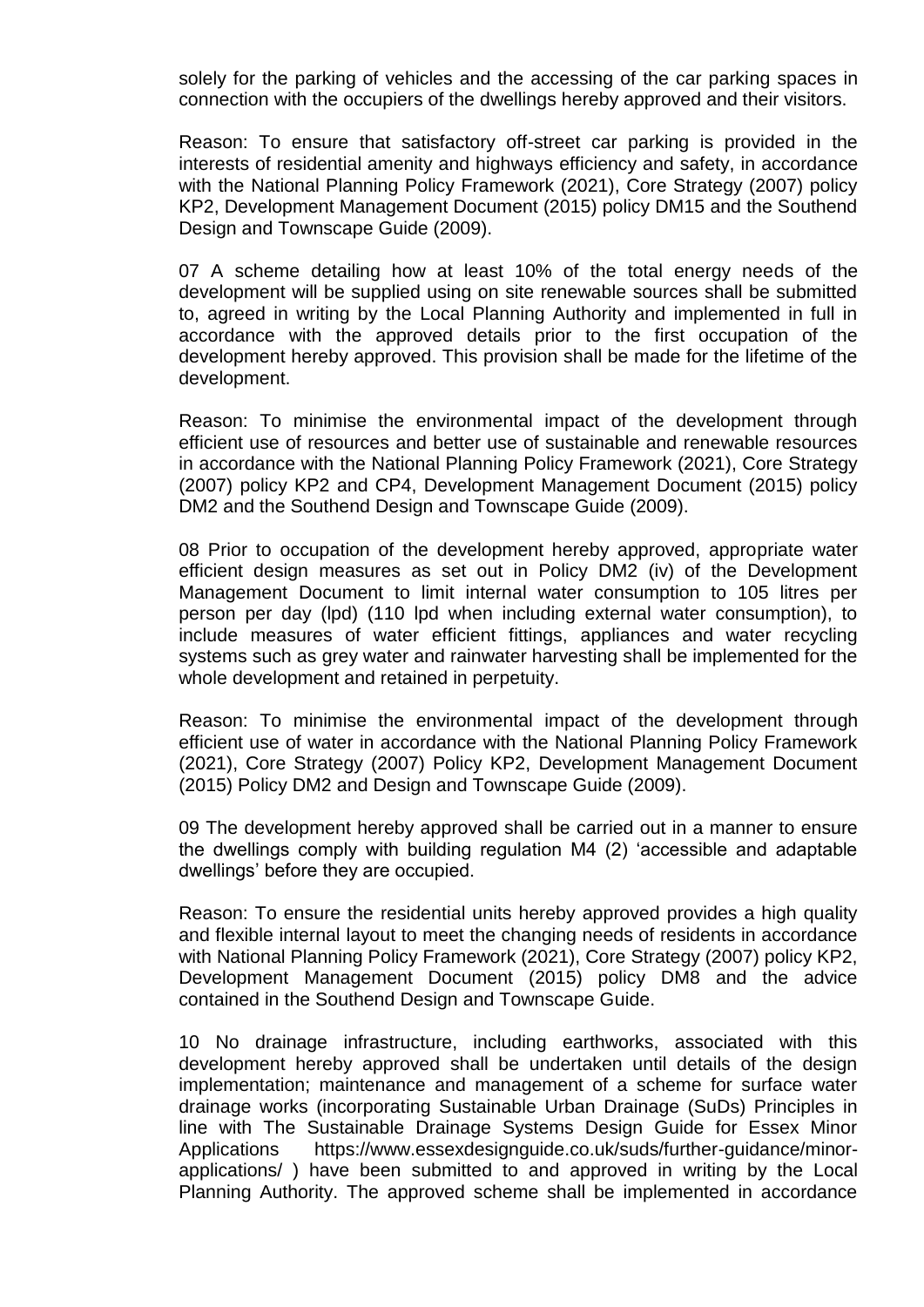with the approved details before the development is occupied or brought into use and shall be maintained as such thereafter in perpetuity.

Reason: To prevent flooding by ensuring the satisfactory storage and disposal of surface water from the site for the lifetime of the development and to prevent environmental and amenity problems arising from flooding in accordance with the National Planning Policy Framework (2021), Policy KP2 and CP4 of the Core Strategy (2007) and Policy DM2 of the Development Management Document (2015).

11 Notwithstanding the provisions of the Town and Country Planning (General Permitted Development) Order 2015 (as amended), or any Order or Act of Parliament revoking and re-enacting that Order with or without modification, no extensions or detached buildings shall be erected at the development hereby approved specified within Schedule 2, Part 1, Classes A, B, D, E and F of the Town and Country Planning (General Permitted Development) Order 2015 without the receipt of express planning permission in writing from the Local Planning Authority .

Reason: To enable the Local Planning Authority to regulate and control development in the interest of the amenity of neighbouring properties and to safeguard the character of the area in accordance the National Planning Policy Framework (2021), Core Strategy (2007) Policies KP2 and CP4, Development Management Document (2015) Policy DM1 and the Southend Design and Townscape Guide (2009).

12 The site subject of this approval shall be remediated in full accordance with the Phase 1 Geo-Environmental Desk Study Report by Brown 2 Green reference 2311/Rpt1v2 dated October 2021, Geo-Environmental Site Investigation Report by Brown 2 Green reference 2311/Rpt2v2 dated October 2021 and Remediation Method Statement by Brown 2 Green reference 2311/Rpt3v2 dated October 2021 before the construction of the development hereby approved begins. A Validation Report for the Site Remediation Strategy shall be submitted to, and agreed in writing by, the Local Planning Authority before completion of the development or occupation of the dwellings (whichever comes first).

In the event that contamination is found at any time when carrying out the approved development that was not previously identified it must be reported in writing immediately to the Local Planning Authority. An investigation and risk assessment must be undertaken, and where remediation is necessary a remediation scheme musty be prepared submitted for the approval in writing of the Local Planning Authority.

Reason: To ensure that any contamination on the site is identified and treated so that it does not harm anyone who uses the site in the future, and to ensure that the development does not cause pollution to Controlled Waters in accordance with Core Strategy (2007) Policies KP2 and CP4 and Policies DM1 and DM14 of the Development Management Document (2015).

13 No development shall take place, until and unless a Construction Method Statement has been submitted to, and approved in writing by, the Local Planning Authority. The approved Statement shall be fully adhered to throughout the construction period. The Statement shall provide, amongst other things, for: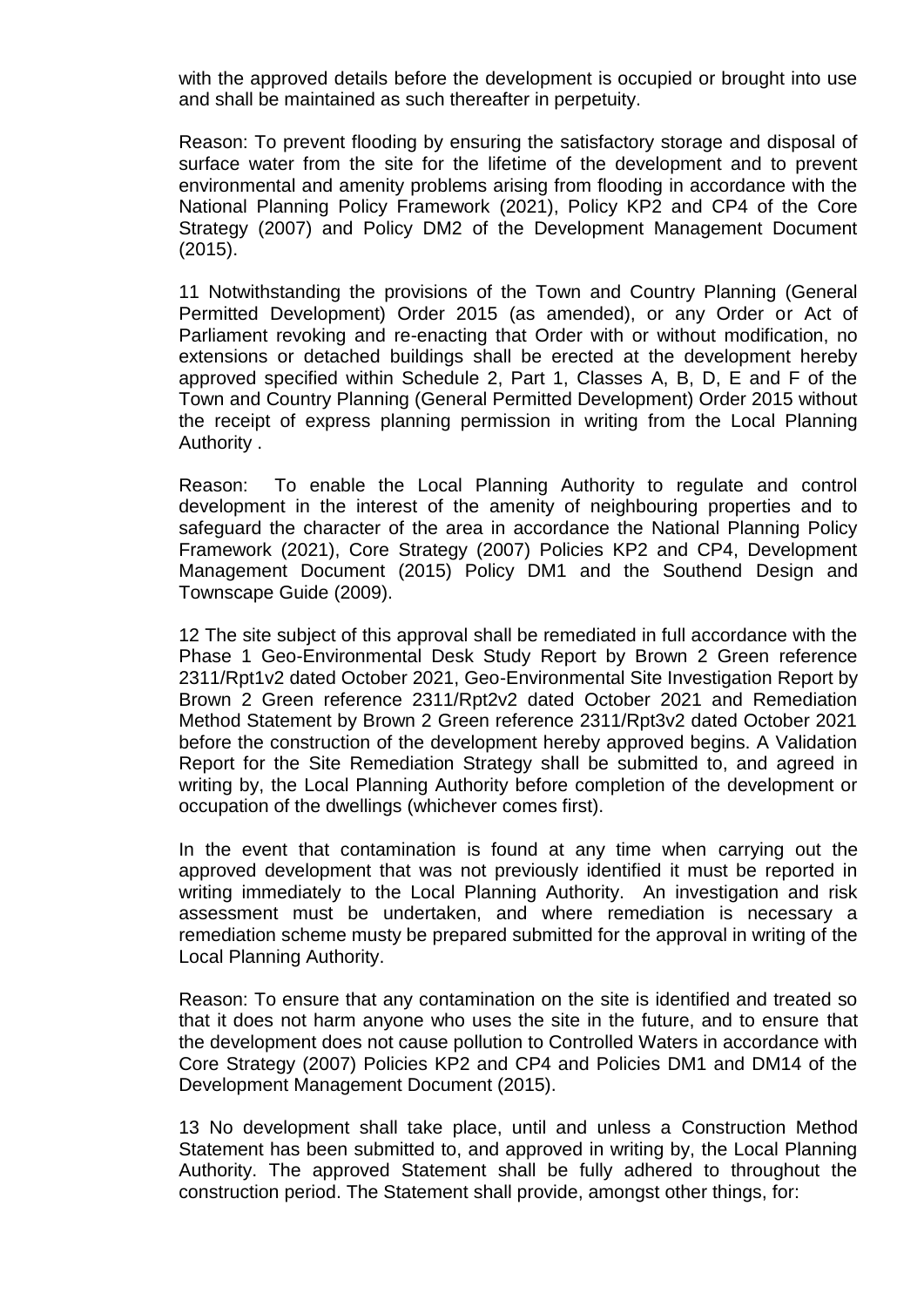(i) the parking of vehicles of site operatives and visitors

(ii) loading and unloading of plant and materials

(iii) storage of plant and materials used in constructing the development

(iv) the erection and maintenance of security hoarding including measures to ensure the protection of the street tree.

(v) measures to control the emission of dust and dirt during construction.

(vi) a scheme for recycling/disposing of waste resulting from demolition and construction works that does not allow for the burning of waste on site or pollution of the site.

(vii) Measures to mitigate the impact of noise during construction.

Reason: This pre-commencement condition is needed in the interests of visual amenity and the amenities of neighbouring occupiers pursuant to Policy CP4 of the Core Strategy (2007) and Policies DM1 and DM3 of the Development Management Document (2015).

14 Construction Hours for the development hereby approved shall be restricted to 8am – 6pm Monday to Friday, 8am - 1pm Saturday and not at all on Sundays or Bank Holidays.

Reason: In the interests of the amenities of neighbours pursuant to Policy CP4 of the Core Strategy (2007) and Policy DM1 of the Development Management Document (2015).

Informatives:

01 Please note that the development the subject of this application is liable for a charge under the Community Infrastructure Levy (CIL) Regulations 2010 (as amended) and it is the responsibility of the landowner(s) to ensure they have fully complied with the requirements of these regulations. A failure to comply with the CIL regulations in full can result in a range of penalties. For full planning permissions, a CIL Liability Notice will be issued by the Council as soon as practicable following this decision notice. For general consents, you are required to submit a Notice of Chargeable Development (Form 5) before commencement; and upon receipt of this, the Council will issue a CIL Liability Notice including details of the chargeable amount and when this is payable. If you have not received a CIL Liability Notice by the time you intend to commence development it is imperative that you contact S106andCILAdministration@southend.gov.uk to avoid financial penalties for potential failure to comply with the CIL Regulations 2010 (as amended). If the chargeable development has already commenced, no exemption or relief can be sought in relation to the charge and a CIL Demand Notice will be issued requiring immediate payment. Further details on CIL matters can be found on the Planning Portal (www.planningportal.co.uk/info/200136/policy\_and\_legislation/70/community\_infra structure\_levy) or the Council's website (www.southend.gov.uk/cil).

02 You should be aware that in cases where damage occurs during construction works to the highway in implementing this permission that Council may seek to recover the cost of repairing public highways and footpaths from any party responsible for damaging them. This includes damage carried out when implementing a planning permission or other works to buildings or land. Please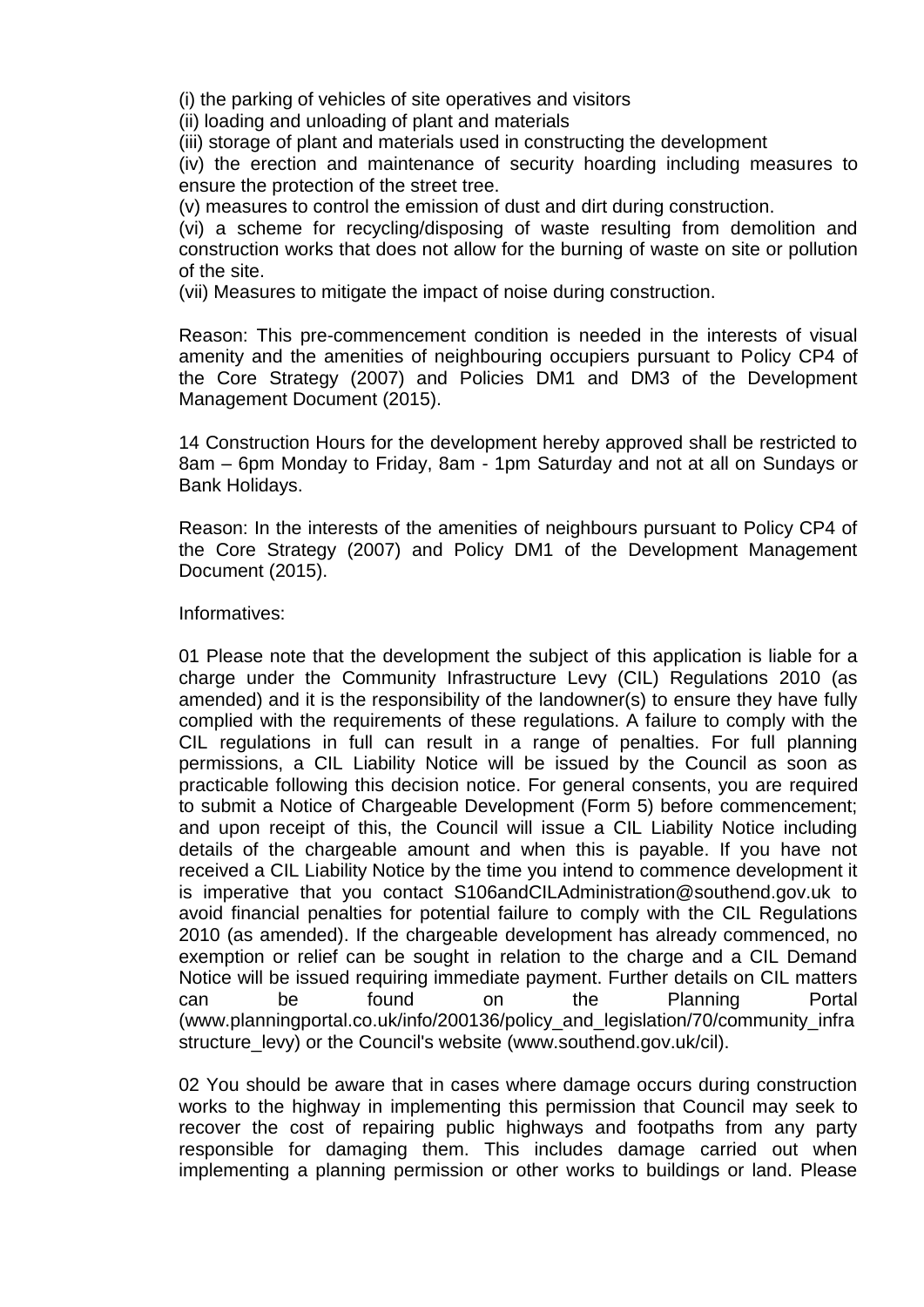take care when carrying out works on or near the public highways and footpaths in the Borough.

03 The applicant is encouraged to include electric vehicle charging points at the site which is in accordance with Policy DM15 which encourages their provision wherever practical and feasible.

The Local Planning Authority has acted positively and proactively in determining this application by identifying matters of concern within the application (as originally submitted) and negotiating, with the Applicant, acceptable amendments to the proposal to address those concerns. As a result, the Local Planning Authority has been able to grant planning permission for an acceptable proposal, in accordance with the presumption in favour of sustainable development, as set out within the National Planning Policy Framework. The detailed analysis is set out in a report on the application prepared by officers.

### **567 21/01906/FULH - 75 South Crescent, Southend-on-Sea (St Laurence Ward) Proposal: Erect outbuilding to rear for use as a gymnasium (retrospective) Applicant: Mr N Singh Agent: Mr A Anwar**

Resolved:-

That planning permission be GRANTED subject to the following conditions:

01 The development hereby permitted shall begin no later than three years from the date of the decision.

Reason: Required pursuant to Section 91 of the Town and Country Planning Act 1990.

02 The development hereby permitted shall be carried out in accordance with the following approved plans: Location Plan, 101 & 102.

Reason: To ensure that the development is carried out in accordance with the provisions of the Development Plan.

03 The outbuilding hereby permitted shall not be occupied at any time other than for purposes wholly ancillary to the residential use of the dwelling known as 75 South Crescent, Southend on Sea and shall not be sold or let separately or used as an independent unit for residential or any other purposes.

Reason: To ensure a satisfactory standard of accommodation and to protect the amenities of existing and proposed occupiers, to protect the privacy and environment of people in neighbouring residential properties, and to prevent additional parking demand which may not be met within the application site, in accordance with the Core Strategy (2007) policies KP2, CP3 and CP4, the Development Management Document (2015) policies DM1, DM3, DM8, DM15 and advice contained within the Southend Design and Townscape Guide (2009).

The Local Planning Authority has acted positively and proactively in determining this application by assessing the proposal against all material considerations,